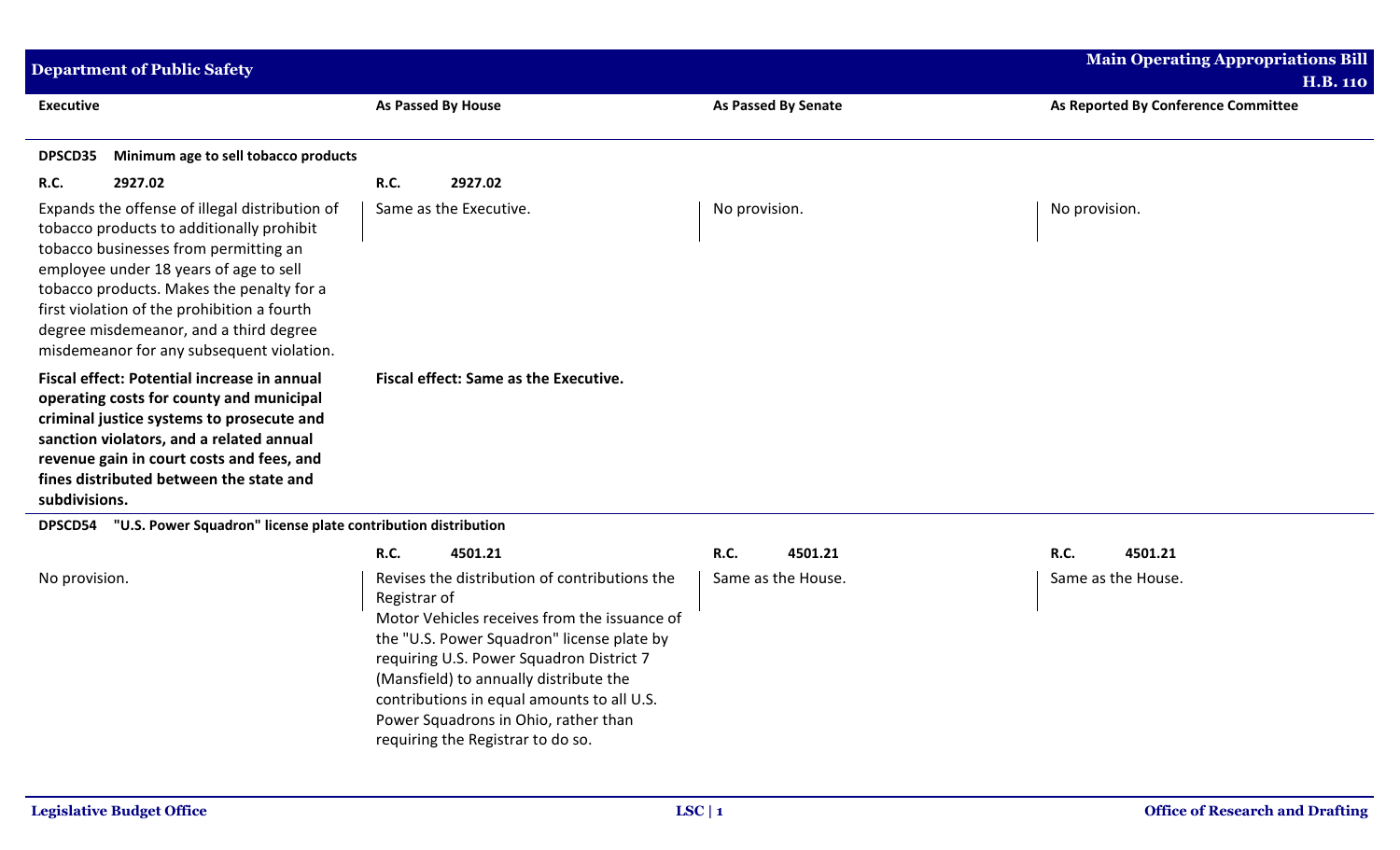| <b>Department of Public Safety</b>          |                                                                                          |                                   | <b>Main Operating Appropriations Bill</b><br><b>H.B. 110</b>                                                                                                                                                                                                                                                                                                             |
|---------------------------------------------|------------------------------------------------------------------------------------------|-----------------------------------|--------------------------------------------------------------------------------------------------------------------------------------------------------------------------------------------------------------------------------------------------------------------------------------------------------------------------------------------------------------------------|
| <b>Executive</b>                            | <b>As Passed By House</b>                                                                | As Passed By Senate               | As Reported By Conference Committee                                                                                                                                                                                                                                                                                                                                      |
|                                             | Fiscal effect: Potential savings in time and<br>effort for the Bureau of Motor Vehicles. | Fiscal effect: Same as the House. | Fiscal effect: Same as the House.                                                                                                                                                                                                                                                                                                                                        |
| <b>Towing law changes</b><br><b>DPSCD58</b> |                                                                                          |                                   | R.C.<br>4505.104, 4513.601, 4513.602,<br>4513.603, 4513.62                                                                                                                                                                                                                                                                                                               |
| (1) No provision.                           | (1) No provision.                                                                        | (1) No provision.                 | (1) Establishes procedures that allow a<br>towing service or a storage facility to obtain<br>title to another's motor vehicle after either<br>of the following have occurred: (a) law<br>enforcement ordered the motor vehicle<br>towed; or (b) a motor vehicle dealership or<br>repair facility requested the motor vehicle<br>towed after certain conditions were met. |
| (2) No provision.                           | (2) No provision.                                                                        | (2) No provision.                 | (2) Establishes procedures for the owner or<br>any lienholder to reclaim the motor vehicle<br>after it is towed.                                                                                                                                                                                                                                                         |
| (3) No provision.                           | (3) No provision.                                                                        | (3) No provision.                 | (3) Requires a clerk of court to issue a<br>certificate of title for a motor vehicle to a<br>towing service or storage facility that<br>presents an affidavit affirming compliance<br>with all necessary procedures.                                                                                                                                                     |
| (4) No provision.                           | (4) No provision.                                                                        | (4) No provision.                 | (4) Reduces the number of notices from<br>three to two that must be sent to an owner<br>and any lienholder of a motor vehicle after<br>that motor vehicle has been towed from a<br>private tow-away zone and before a towing<br>service or storage facility may take title to<br>the motor vehicle.                                                                      |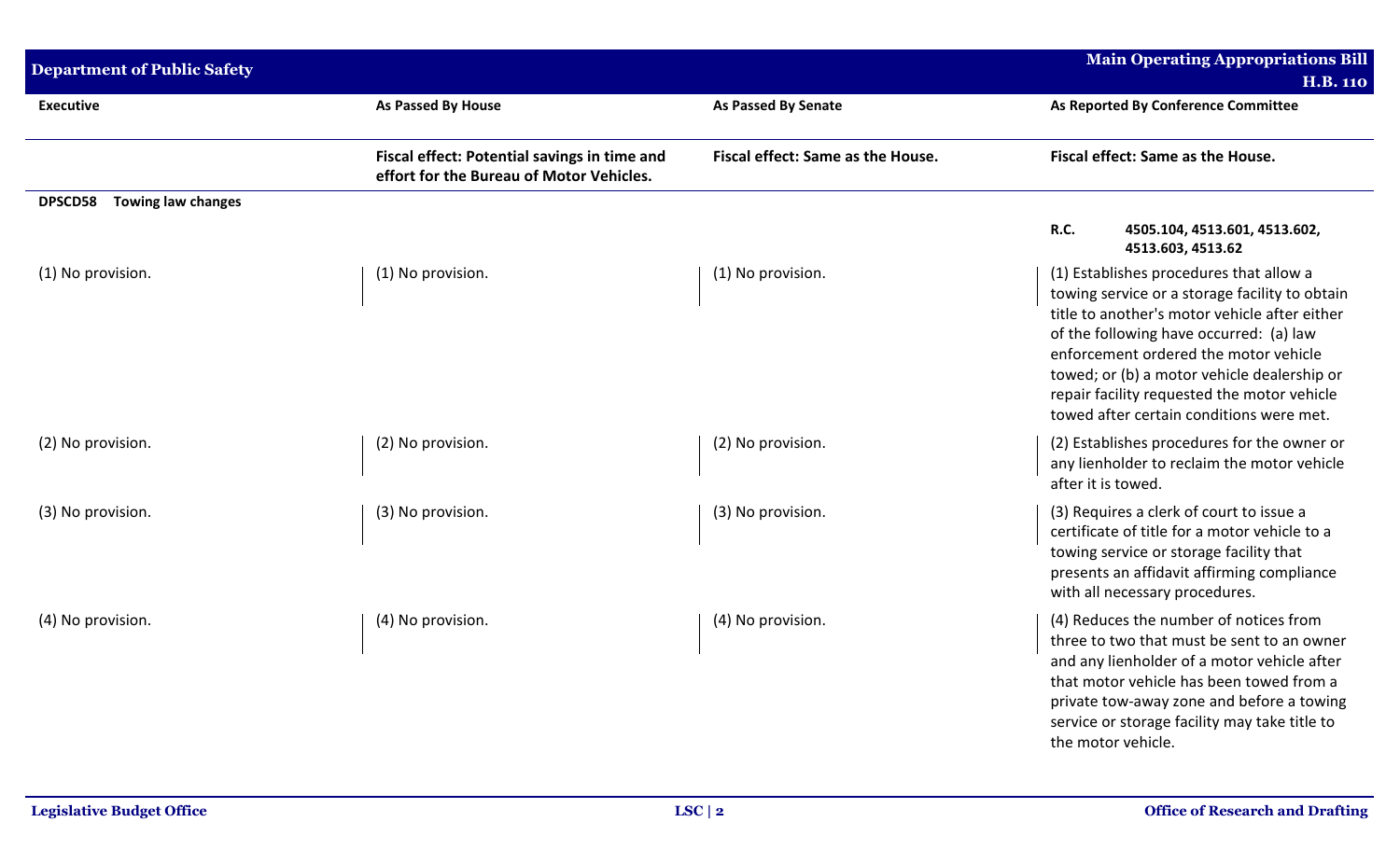| <b>Department of Public Safety</b>                                                                                                                                                                                                                                                        |                                              |                            | <b>Main Operating Appropriations Bill</b>                                                                                                                                                                                                                                         |
|-------------------------------------------------------------------------------------------------------------------------------------------------------------------------------------------------------------------------------------------------------------------------------------------|----------------------------------------------|----------------------------|-----------------------------------------------------------------------------------------------------------------------------------------------------------------------------------------------------------------------------------------------------------------------------------|
|                                                                                                                                                                                                                                                                                           |                                              |                            | <b>H.B. 110</b>                                                                                                                                                                                                                                                                   |
| <b>Executive</b>                                                                                                                                                                                                                                                                          | <b>As Passed By House</b>                    | <b>As Passed By Senate</b> | As Reported By Conference Committee                                                                                                                                                                                                                                               |
|                                                                                                                                                                                                                                                                                           |                                              |                            | <b>Fiscal effect: Potential minimal one-time</b><br>costs for the Registrar of Motor Vehicles to<br>develop and make available a form to serve<br>as an affidavit for use by towing services<br>and storage facilities when obtaining the<br>title to an unclaimed motor vehicle. |
| <b>Enforcement of illegal tobacco distribution</b><br>DPSCD33                                                                                                                                                                                                                             |                                              |                            |                                                                                                                                                                                                                                                                                   |
| <b>R.C.</b><br>5502.14                                                                                                                                                                                                                                                                    | <b>R.C.</b><br>5502.14                       |                            |                                                                                                                                                                                                                                                                                   |
| Authorizes a Department of Public Safety<br>enforcement agent to investigate and<br>enforce the law related to illegally selling<br>and distributing cigarettes and tobacco<br>without the offense being associated with a<br>Liquor Law violation.                                       | Same as the Executive.                       | No provision.              | No provision.                                                                                                                                                                                                                                                                     |
| Fiscal effect: Potential increase in annual<br>operating costs for county and municipal<br>criminal justice systems to prosecute and<br>sanction violators, and a related annual<br>revenue gain in court costs and fees, and<br>fines distributed between the state and<br>subdivisions. | <b>Fiscal effect: Same as the Executive.</b> |                            |                                                                                                                                                                                                                                                                                   |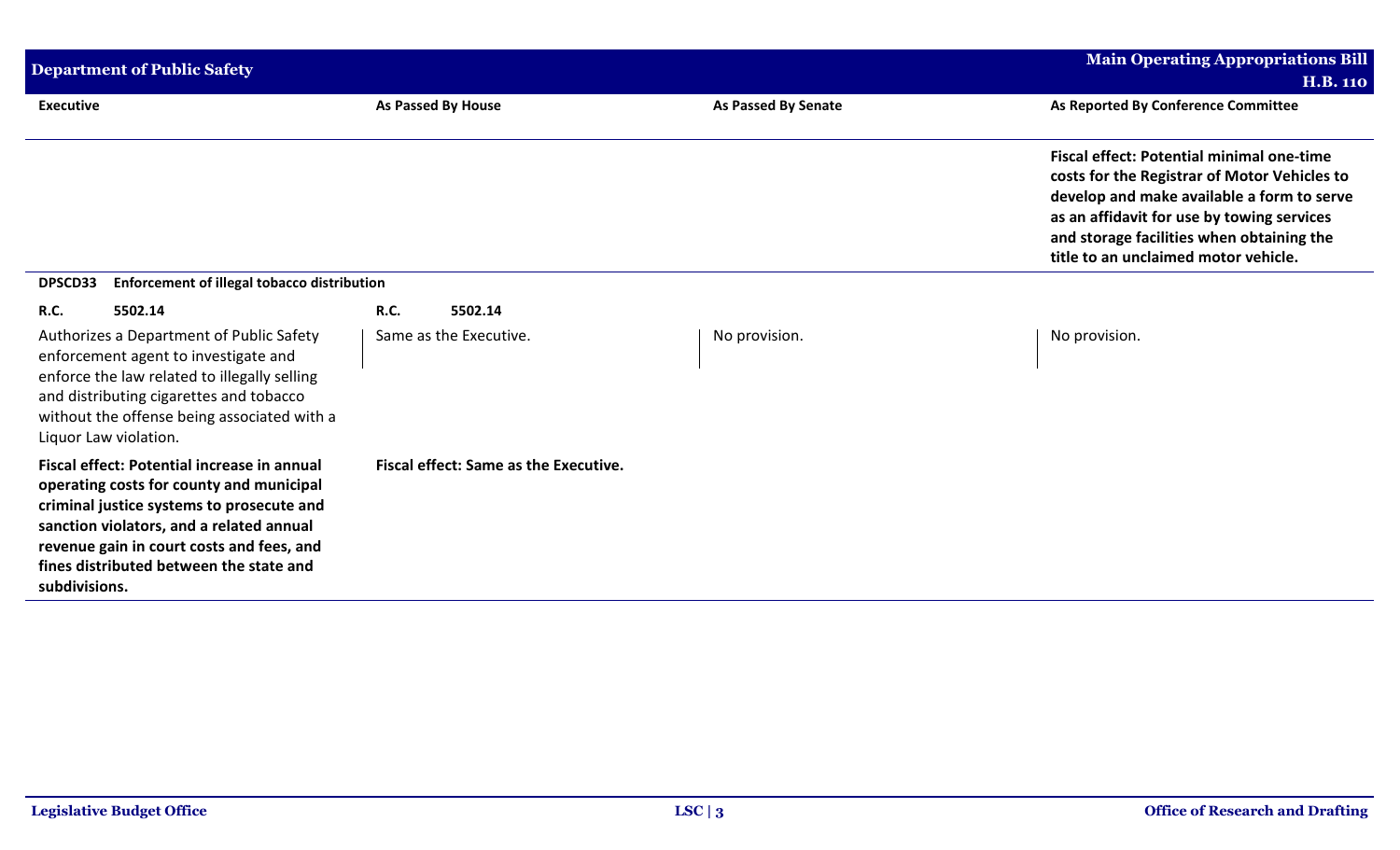| <b>Department of Public Safety</b>                                                                                                                                                                                                                                                                                                                                                                                                                                               |             |                                              |                                              | <b>Main Operating Appropriations Bill</b>              |
|----------------------------------------------------------------------------------------------------------------------------------------------------------------------------------------------------------------------------------------------------------------------------------------------------------------------------------------------------------------------------------------------------------------------------------------------------------------------------------|-------------|----------------------------------------------|----------------------------------------------|--------------------------------------------------------|
| <b>Executive</b>                                                                                                                                                                                                                                                                                                                                                                                                                                                                 |             | <b>As Passed By House</b>                    | <b>As Passed By Senate</b>                   | <b>H.B. 110</b><br>As Reported By Conference Committee |
| DPSCD34<br>Local government employee immunity                                                                                                                                                                                                                                                                                                                                                                                                                                    |             |                                              |                                              |                                                        |
| 5502.30<br><b>R.C.</b>                                                                                                                                                                                                                                                                                                                                                                                                                                                           | <b>R.C.</b> | 5502.30                                      | R.C.<br>5502.30                              | 5502.30<br><b>R.C.</b>                                 |
| Specifies that an employee of a political<br>subdivision who renders aid in another state<br>in accordance with the Emergency<br>Management Assistance Compact is<br>considered a state employee for immunity<br>purposes, is considered an agent of the<br>requesting state for tort liability and<br>immunity purposes, and not liable for any<br>act or omission done in good faith while<br>engaged or on account of the maintenance<br>or use of any equipment or supplies. |             | Same as the Executive.                       | Same as the Executive.                       | Same as the Executive.                                 |
| <b>Fiscal effect: Potential state and local</b><br>government savings effect in relation to<br>adjudication, litigation, and settlement<br>costs that otherwise may been incurred<br>under current law.                                                                                                                                                                                                                                                                          |             | <b>Fiscal effect: Same as the Executive.</b> | <b>Fiscal effect: Same as the Executive.</b> | Fiscal effect: Same as the Executive.                  |
| <b>Recovery Ohio Law Enforcement</b><br>DPSCD22                                                                                                                                                                                                                                                                                                                                                                                                                                  |             |                                              |                                              |                                                        |
| 373.20<br>Section:                                                                                                                                                                                                                                                                                                                                                                                                                                                               | Section:    | 373.20                                       | 373.20<br>Section:                           | 373.20<br>Section:                                     |
| Makes the following earmarks in each fiscal<br>year of GRF appropriation item 761403,<br>Recovery Ohio Law Enforcement:                                                                                                                                                                                                                                                                                                                                                          |             | Same as the Executive.                       | Same as the Executive.                       | Same as the Executive.                                 |
| $(1)$ Up to \$6,575,000 to create and maintain<br>a highly specialized Narcotics Intelligence<br>Center consisting of personnel assigned to<br>intelligence and computer forensic analysis<br>that will assist Ohio narcotics task forces and<br>law enforcement agencies.                                                                                                                                                                                                       |             | (1) Same as the Executive.                   | (1) Same as the Executive.                   | (1) Same as the Executive.                             |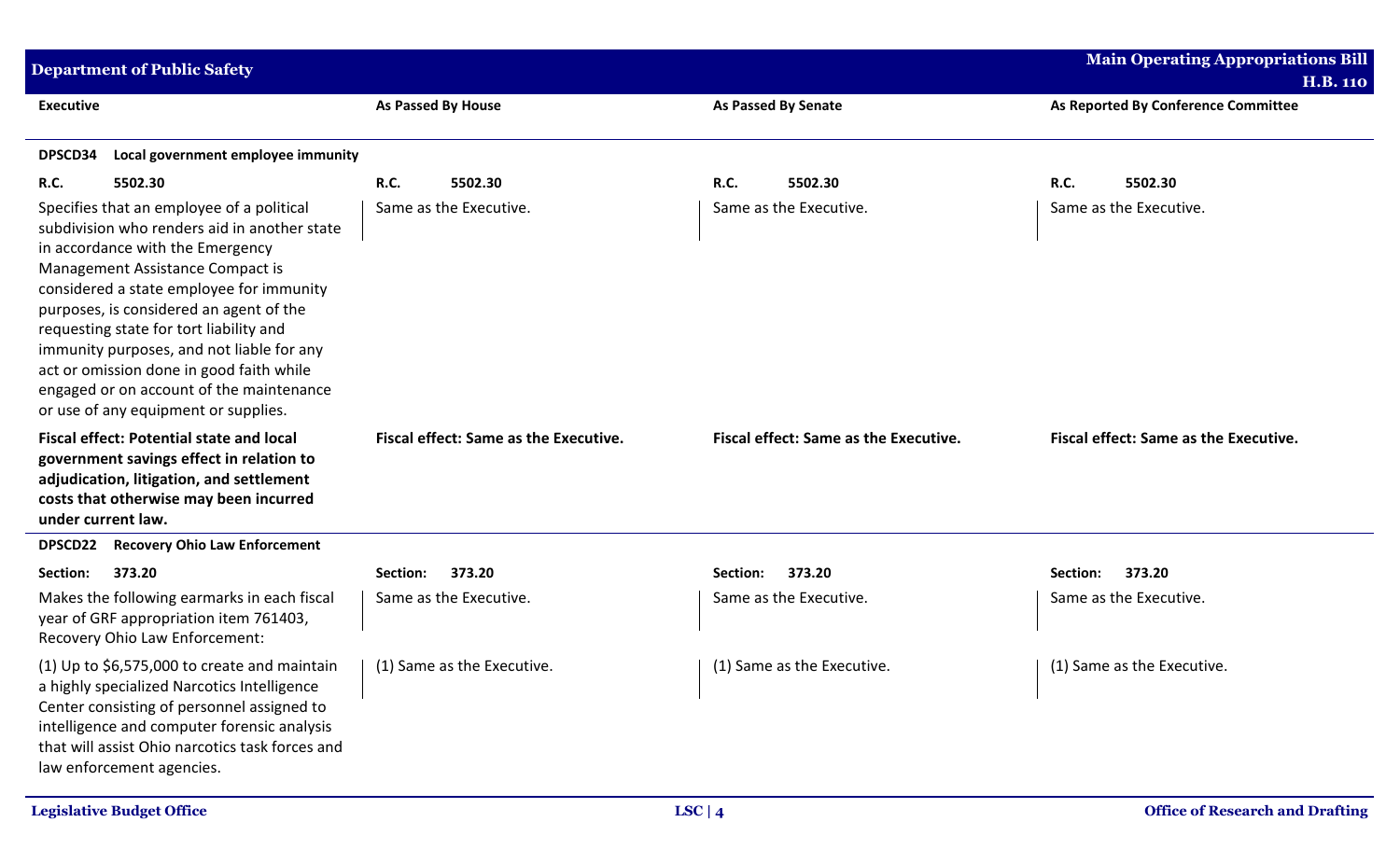| <b>Department of Public Safety</b>                                                                                                                                                                                                                                                                                                                                                                                                                                                                                                                                                                                          |                            |                            | <b>Main Operating Appropriations Bill</b><br><b>H.B. 110</b> |
|-----------------------------------------------------------------------------------------------------------------------------------------------------------------------------------------------------------------------------------------------------------------------------------------------------------------------------------------------------------------------------------------------------------------------------------------------------------------------------------------------------------------------------------------------------------------------------------------------------------------------------|----------------------------|----------------------------|--------------------------------------------------------------|
| <b>Executive</b>                                                                                                                                                                                                                                                                                                                                                                                                                                                                                                                                                                                                            | As Passed By House         | As Passed By Senate        | As Reported By Conference Committee                          |
| (2) Up to $$3,400,000$ to be used to support<br>local law enforcement narcotics task forces<br>that focus on cartel trafficking interdiction.<br>Requires the interdiction task forces to be<br>designated Ohio Organized Crime<br>Commission task forces subject to approval<br>and supervision of the Commission. Permits<br>the money to also be used to provide<br>funding to local law enforcement agencies,<br>the Commission for task force related<br>equipment purchases, and for operating<br>expenses of the Office of Criminal Justice<br>Services related to the narcotics interdiction<br>task force program. | (2) Same as the Executive. | (2) Same as the Executive. | (2) Same as the Executive.                                   |
| (3) Up to \$2,500,000 for narcotics task forces<br>in order to build new and strengthen<br>existing partnerships with local law<br>enforcement, for local law enforcement<br>agencies, and for operating expenses of the<br>Office of Criminal Justice Services related to<br>the Ohio narcotics task force program.                                                                                                                                                                                                                                                                                                        | (3) Same as the Executive. | (3) Same as the Executive. | (3) Same as the Executive.                                   |
| (4) Up to \$600,000 to be used to partner<br>with the Office of Information Technology in<br>the Department of Administrative Services<br>to enhance and maintain a uniform records<br>management and data intelligence system,<br>and provide case management,<br>collaboration, data sharing, and data<br>analytics tools for Ohio narcotics task forces<br>and law enforcement agencies.                                                                                                                                                                                                                                 | (4) Same as the Executive. | (4) Same as the Executive. | (4) Same as the Executive.                                   |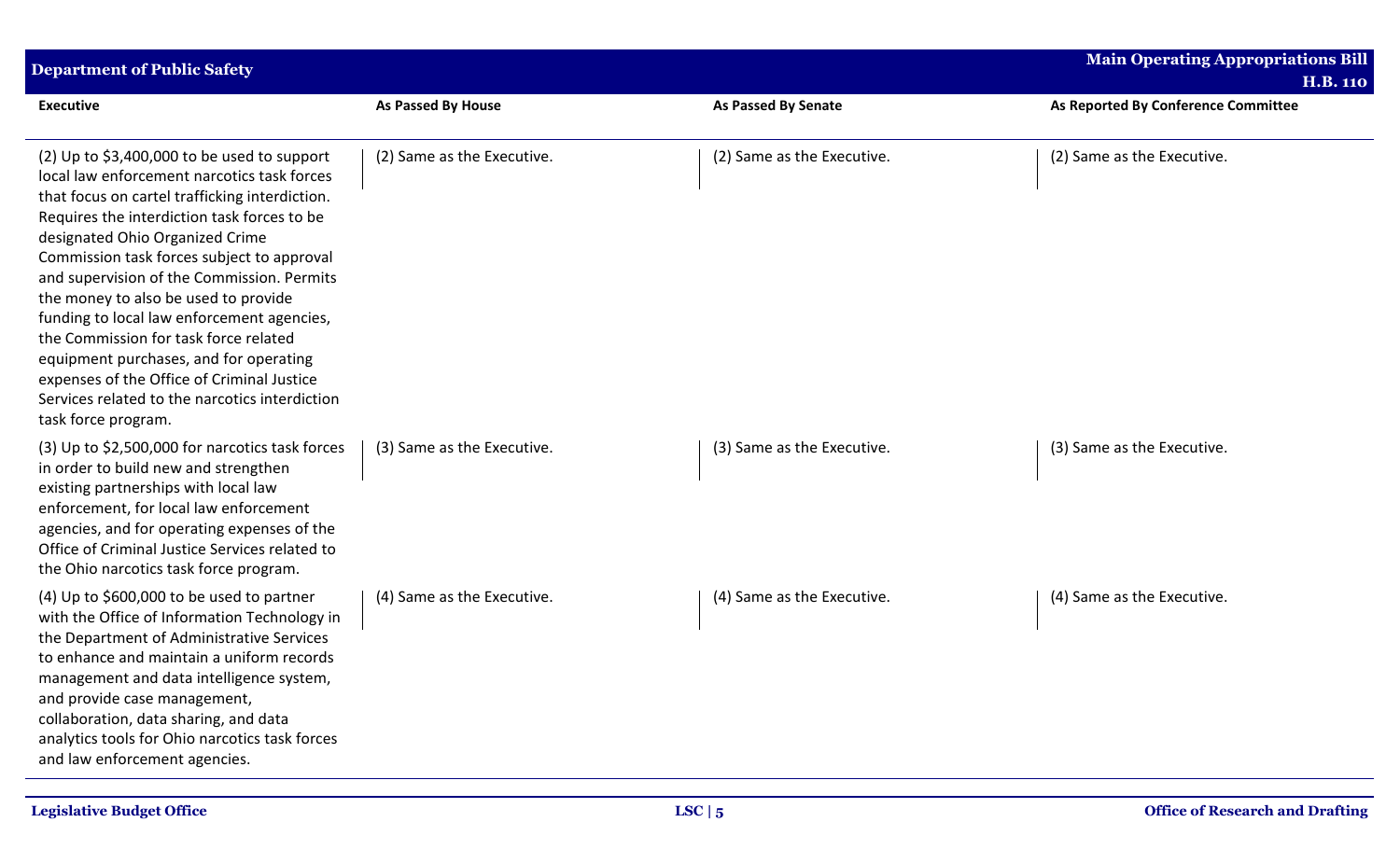| <b>Department of Public Safety</b>                                                                                                                                                                                                                                                                                                                                                                                                    |                                                                                                                  |                            | <b>Main Operating Appropriations Bill</b>              |
|---------------------------------------------------------------------------------------------------------------------------------------------------------------------------------------------------------------------------------------------------------------------------------------------------------------------------------------------------------------------------------------------------------------------------------------|------------------------------------------------------------------------------------------------------------------|----------------------------|--------------------------------------------------------|
| <b>Executive</b>                                                                                                                                                                                                                                                                                                                                                                                                                      | <b>As Passed By House</b>                                                                                        | <b>As Passed By Senate</b> | <b>H.B. 110</b><br>As Reported By Conference Committee |
| <b>Justice Program Services</b><br>DPSCD23                                                                                                                                                                                                                                                                                                                                                                                            |                                                                                                                  |                            |                                                        |
| 373.20<br>Section:                                                                                                                                                                                                                                                                                                                                                                                                                    | 373.20<br>Section:                                                                                               | 373.20<br>Section:         | 373.20<br>Section:                                     |
| Earmarks the following amounts of GRF<br>appropriation item 768425, Justice Program<br>Services, for use by the Office of Criminal<br>Justice Services in each fiscal year:                                                                                                                                                                                                                                                           | Same as the Executive.                                                                                           | Same as the Executive.     | Same as the Executive.                                 |
| $(1)$ Up to \$5,000,000 to administer and<br>distribute grants to state and local law<br>enforcement agencies for body-worn<br>camera programs.                                                                                                                                                                                                                                                                                       | (1) Same as the Executive.                                                                                       | (1) Same as the Executive. | (1) Same as the Executive.                             |
| (2) Up to $$4,000,000$ to administer and<br>distribute grants to local law enforcement<br>agencies to assist local communities in<br>reducing and preventing crime through the<br>use of promising and proven crime<br>reduction strategies. Specifies that the funds<br>may be used for, but are not limited to,<br>overtime, equipment, technical assistance,<br>and analytical support to implement crime<br>reduction strategies. | (2) Same as the Executive, but requires<br>approval by the Controlling Board before the<br>grants are disbursed. | (2) Same as the House.     | (2) Same as the House.                                 |
| $(3)$ Up to \$1,000,000 for grants to state<br>and/or local law enforcement to conduct<br>investigations on sexual assault kit testing<br>results and related expenditures.                                                                                                                                                                                                                                                           | (3) Same as the Executive.                                                                                       | (3) Same as the Executive. | (3) Same as the Executive.                             |
| (4) Up to \$500,000 to support state and local<br>law enforcement agencies in the<br>recruitment, hiring, and training of qualified<br>individuals to serve as peace officers.                                                                                                                                                                                                                                                        | (4) Same as the Executive.                                                                                       | (4) Same as the Executive. | (4) Same as the Executive.                             |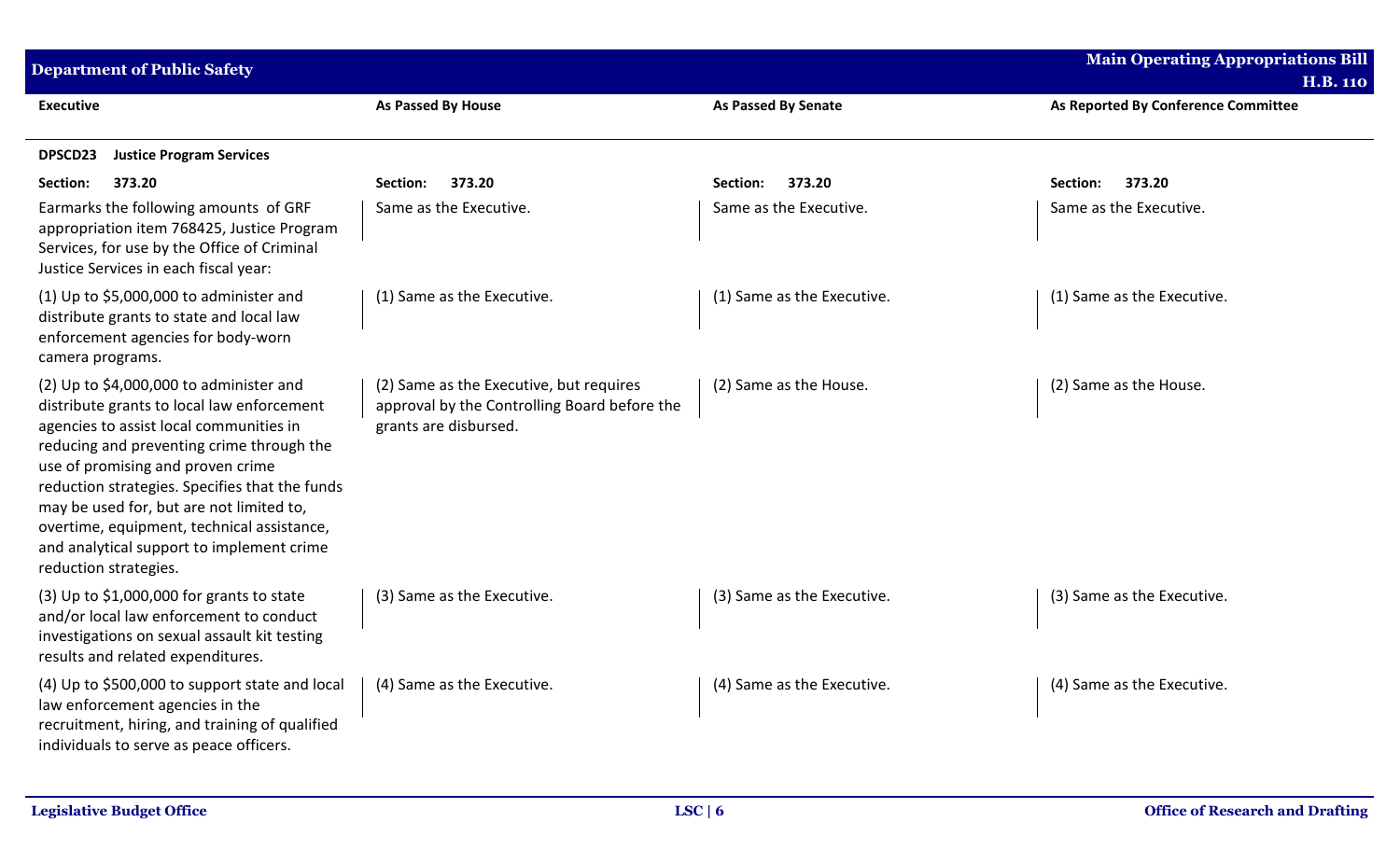| <b>Department of Public Safety</b>                                                                                                                                                                                                                                                                                                                                                                                                                       |                            |                            | <b>Main Operating Appropriations Bill</b><br><b>H.B. 110</b> |
|----------------------------------------------------------------------------------------------------------------------------------------------------------------------------------------------------------------------------------------------------------------------------------------------------------------------------------------------------------------------------------------------------------------------------------------------------------|----------------------------|----------------------------|--------------------------------------------------------------|
| <b>Executive</b>                                                                                                                                                                                                                                                                                                                                                                                                                                         | As Passed By House         | <b>As Passed By Senate</b> | As Reported By Conference Committee                          |
| (5) Up to \$250,000 for the purposes of<br>implementing recommendations of the<br>Governor's Warrant Task Force.                                                                                                                                                                                                                                                                                                                                         | (5) Same as the Executive. | (5) Same as the Executive. | (5) Same as the Executive.                                   |
| <b>Youthful Driver Safety</b><br>DPSCD24                                                                                                                                                                                                                                                                                                                                                                                                                 |                            |                            |                                                              |
| Section:<br>373.20                                                                                                                                                                                                                                                                                                                                                                                                                                       | 373.20<br>Section:         | 373.20<br>Section:         | 373.20<br>Section:                                           |
| Requires GRF appropriation item 769407,<br>Youthful Driver Safety, be used to enhance<br>driver training for a statewide youthful<br>driver safety program using best practices<br>and technology focused on behind-the-<br>wheel driver training for drivers aged 16-24<br>in order to reduce the number of at-fault<br>youthful fatal car crashes.                                                                                                     | Same as the Executive.     | Same as the Executive.     | Same as the Executive.                                       |
| <b>School Safety</b><br><b>DPSCD25</b>                                                                                                                                                                                                                                                                                                                                                                                                                   |                            |                            |                                                              |
| 373.20<br>Section:                                                                                                                                                                                                                                                                                                                                                                                                                                       | 373.20<br>Section:         | 373.20<br>Section:         | 373.20<br>Section:                                           |
| Requires GRF appropriation item 769501,<br>School Safety, be used to pay for the<br>operations of the Ohio School Safety Center,<br>including maintaining and promoting the<br>Safer Ohio Schools Tip Line, and assisting<br>local schools and first responders in<br>preventing, preparing for, and responding to<br>threats and acts of violence, including self-<br>harm, through a holistic, solutions-based<br>approach to improving school safety. | Same as the Executive.     | Same as the Executive.     | Same as the Executive.                                       |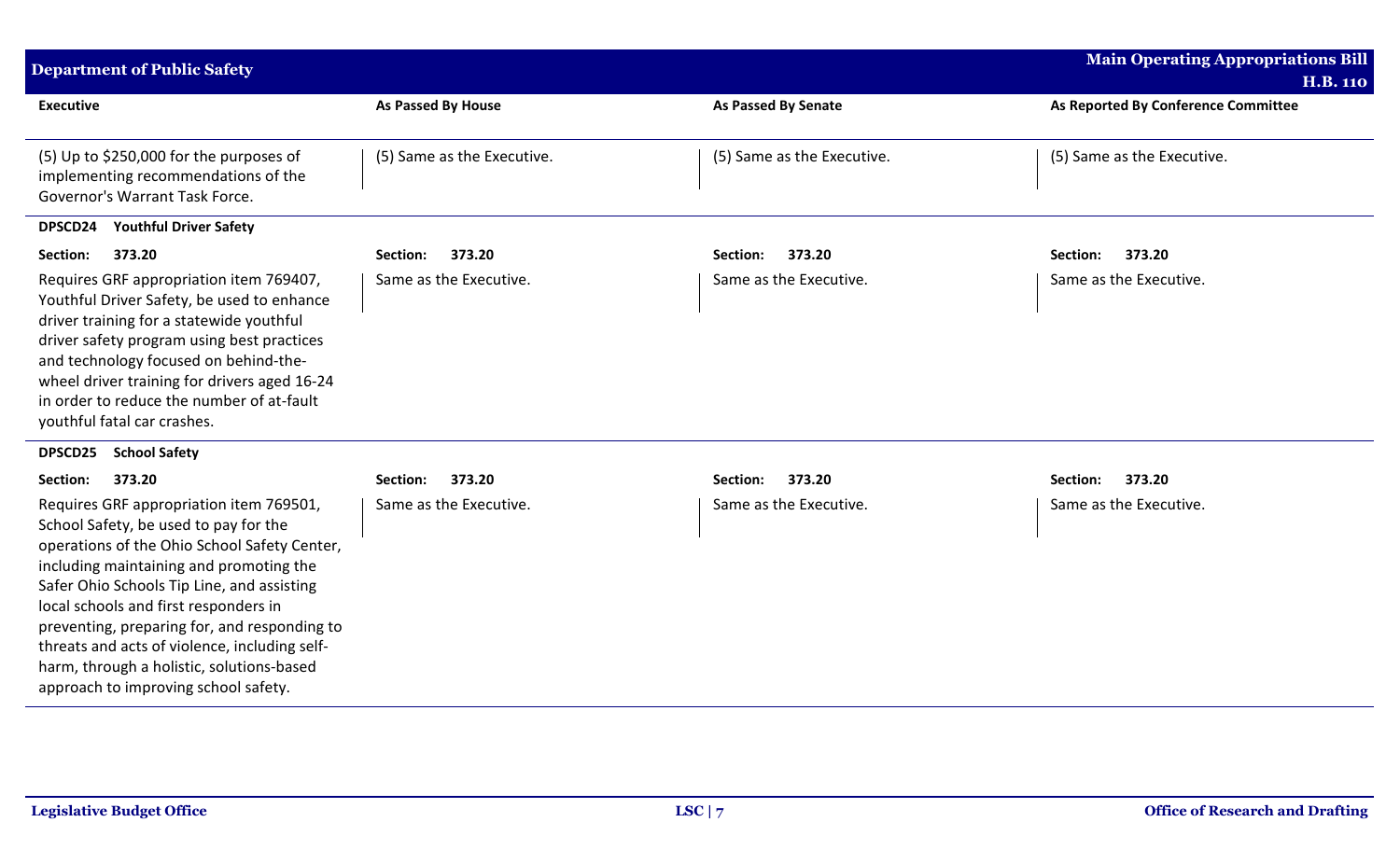| <b>Department of Public Safety</b>                                                                                                                                                                                                                                                                                                                                                      |                            |                            | <b>Main Operating Appropriations Bill</b><br><b>H.B. 110</b> |
|-----------------------------------------------------------------------------------------------------------------------------------------------------------------------------------------------------------------------------------------------------------------------------------------------------------------------------------------------------------------------------------------|----------------------------|----------------------------|--------------------------------------------------------------|
| <b>Executive</b>                                                                                                                                                                                                                                                                                                                                                                        | As Passed By House         | <b>As Passed By Senate</b> | As Reported By Conference Committee                          |
| DPSCD26<br><b>Local Disaster Assistance</b>                                                                                                                                                                                                                                                                                                                                             |                            |                            |                                                              |
| 373.20<br>Section:                                                                                                                                                                                                                                                                                                                                                                      | 373.20<br>Section:         | 373.20<br>Section:         | 373.20<br>Section:                                           |
| (1) Reappropriates the unexpended,<br>unencumbered balance of GRF<br>appropriation item 763511, Local Disaster<br>Assistance, at the end of FY 2021 to FY 2022<br>for the April 17, 2018, and April 8, 2019<br>Major Disaster Declarations for FY 2022.                                                                                                                                 | (1) Same as the Executive. | (1) Same as the Executive. | (1) Same as the Executive.                                   |
| (2) Reappropriates the unexpended,<br>unencumbered balance of GRF<br>appropriation item 763511, Local Disaster<br>Assistance, at the end of FY 2022 to FY 2023<br>for the same purpose.                                                                                                                                                                                                 | (2) Same as the Executive. | (2) Same as the Executive. | (2) Same as the Executive.                                   |
| <b>State Disaster Relief</b><br>DPSCD27                                                                                                                                                                                                                                                                                                                                                 |                            |                            |                                                              |
| Section:<br>373.20                                                                                                                                                                                                                                                                                                                                                                      | 373.20<br>Section:         | 373.20<br>Section:         | 373.20<br>Section:                                           |
| (1) Permits the Director of Budget and<br>Management, on July 1 of each fiscal year,<br>or as soon as possible thereafter, to transfer<br>\$1,875,000 from the Disaster Services Fund<br>(Fund 5E20) to the State Disaster Relief Fund<br>(Fund 5330) to pay for estimated program<br>administrative costs and Emergency<br>Operations Center activation costs for that<br>fiscal year. | (1) Same as the Executive. | (1) Same as the Executive. | (1) Same as the Executive.                                   |
| (2) Permits Fund 5330 to be used for the<br>following purposes:                                                                                                                                                                                                                                                                                                                         | (2) Same as the Executive. | (2) Same as the Executive. | (2) Same as the Executive.                                   |
| (a) Accept transfers of cash or<br>appropriations from Controlling Board<br>appropriation items for Ohio Emergency                                                                                                                                                                                                                                                                      | (a) Same as the Executive. | (a) Same as the Executive. | (a) Same as the Executive.                                   |
| <b>Legislative Budget Office</b>                                                                                                                                                                                                                                                                                                                                                        |                            | LSC   8                    | <b>Office of Research and Drafting</b>                       |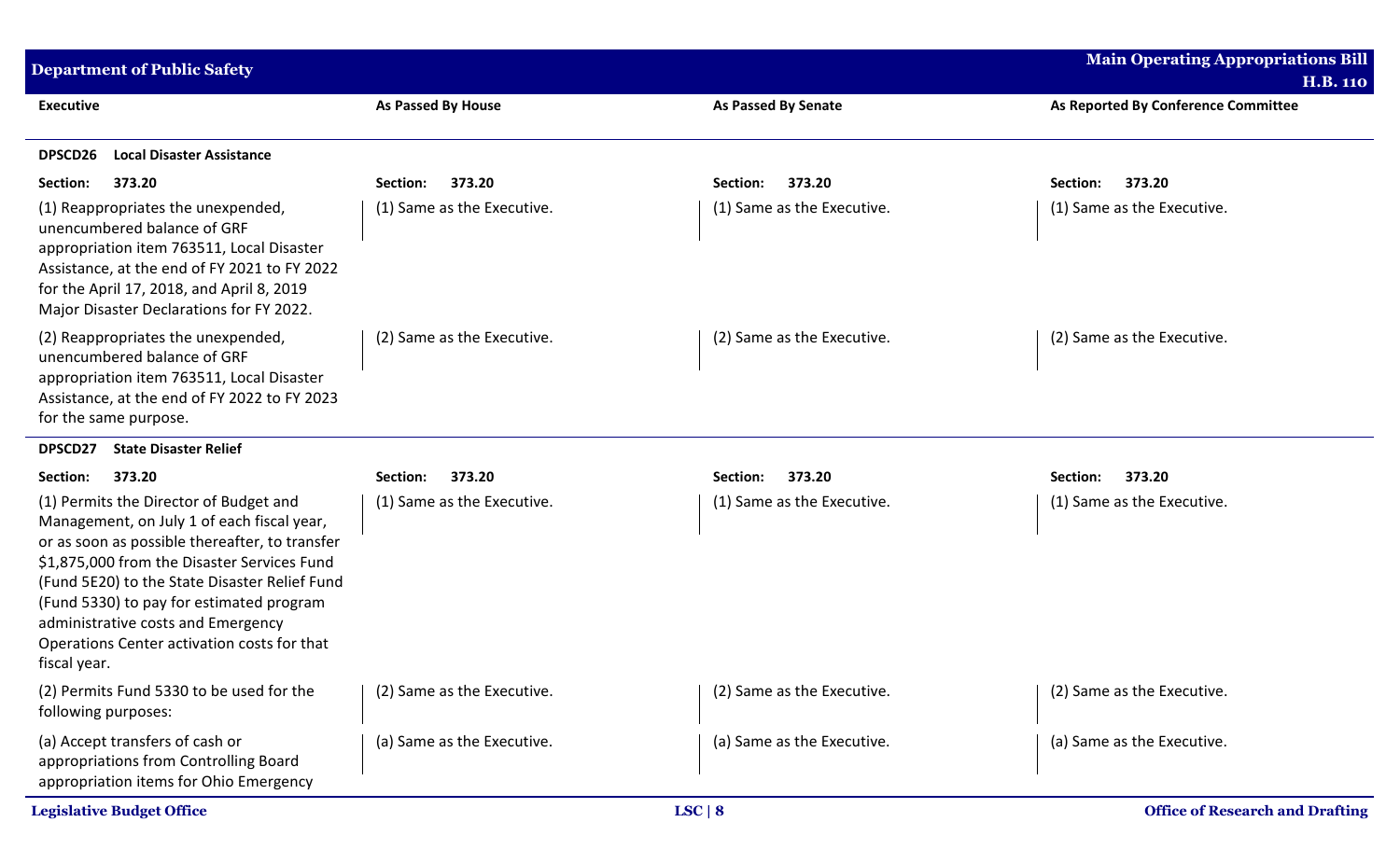| <b>Department of Public Safety</b>                                                                                                                                                                                                                                                                            |                            |                            | <b>Main Operating Appropriations Bill</b><br><b>H.B. 110</b> |
|---------------------------------------------------------------------------------------------------------------------------------------------------------------------------------------------------------------------------------------------------------------------------------------------------------------|----------------------------|----------------------------|--------------------------------------------------------------|
| <b>Executive</b>                                                                                                                                                                                                                                                                                              | As Passed By House         | <b>As Passed By Senate</b> | As Reported By Conference Committee                          |
| Management Agency (Ohio EMA) disaster<br>response costs and disaster program<br>management costs.                                                                                                                                                                                                             |                            |                            |                                                              |
| (b) Accept transfers of cash or<br>appropriations from Controlling Board<br>appropriation items for Ohio EMA recovery<br>and mitigation program match costs to<br>reimburse eligible local governments and<br>private nonprofit organizations for disaster-<br>related costs.                                 | (b) Same as the Executive. | (b) Same as the Executive. | (b) Same as the Executive.                                   |
| (c) Accept transfers of cash or<br>appropriations from Controlling Board<br>appropriation items to cover costs incurred<br>and to reimburse government entities for<br><b>Emergency Management Assistance</b><br>Compact (EMAC) missions.                                                                     | (c) Same as the Executive. | (c) Same as the Executive. | (c) Same as the Executive.                                   |
| (d) Accept disaster-related reimbursement<br>from federal, state, and local governments.<br>Permits the Director of Budget and<br>Management to transfer cash from<br>reimbursements received by Fund 5330 to<br>other state funds from which transfers were<br>originally approved by the Controlling Board. | (d) Same as the Executive. | (d) Same as the Executive. | (d) Same as the Executive.                                   |
| (e) Accept transfers of cash or<br>appropriations from Controlling Board<br>appropriation items to fund the State<br>Disaster Relief Program, for disasters<br>qualifying for the program by written<br>authorization of the Governor, and the State<br>Individual Assistance Program for disasters           | (e) Same as the Executive. | (e) Same as the Executive. | (e) Same as the Executive.                                   |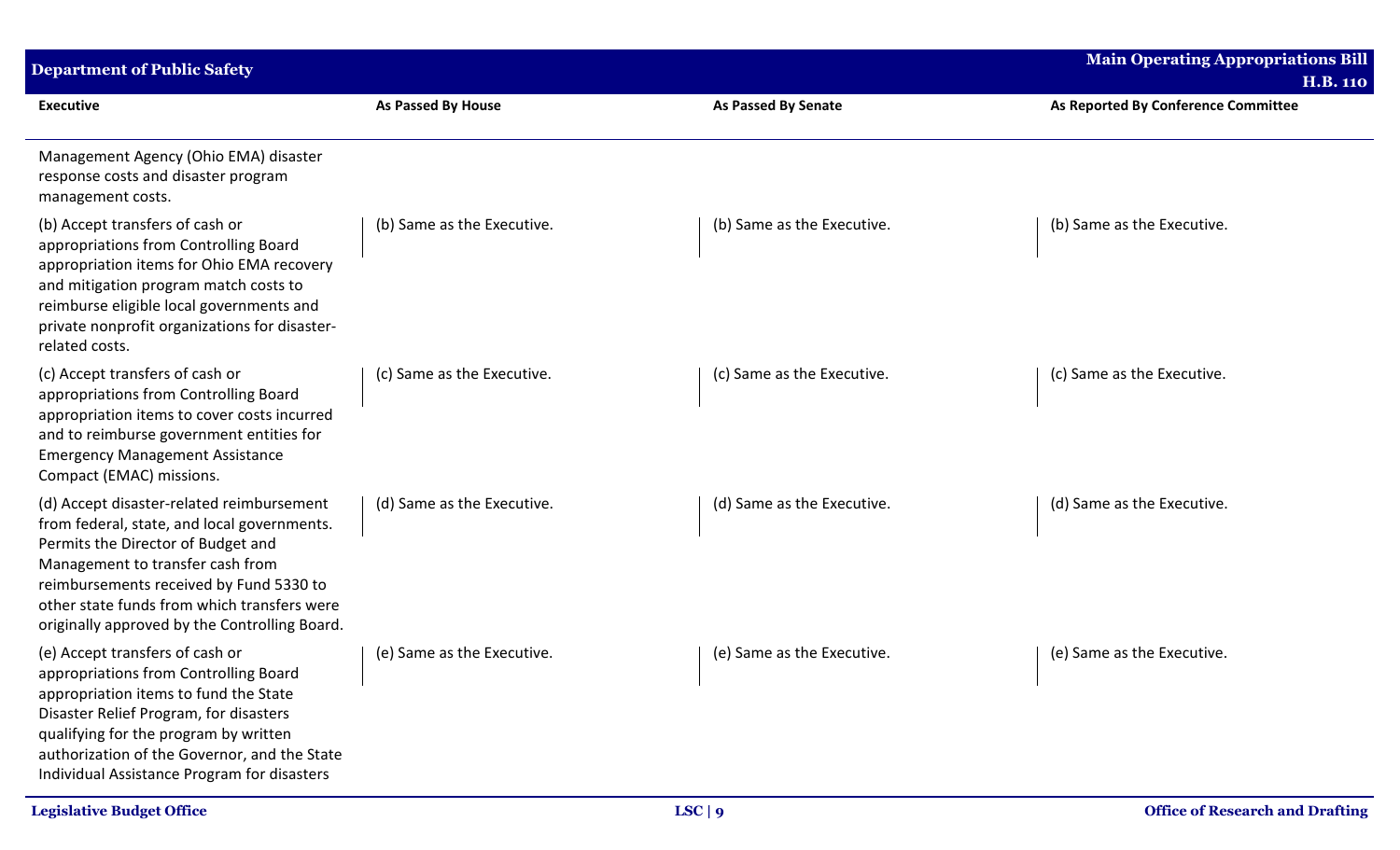| <b>Department of Public Safety</b>                                                                                                                       |                                                                                                                                                                                                                                    |                            | <b>Main Operating Appropriations Bill</b> |
|----------------------------------------------------------------------------------------------------------------------------------------------------------|------------------------------------------------------------------------------------------------------------------------------------------------------------------------------------------------------------------------------------|----------------------------|-------------------------------------------|
|                                                                                                                                                          |                                                                                                                                                                                                                                    |                            | <b>H.B. 110</b>                           |
| <b>Executive</b>                                                                                                                                         | <b>As Passed By House</b>                                                                                                                                                                                                          | <b>As Passed By Senate</b> | As Reported By Conference Committee       |
| that have been declared by the federal Small<br>Business Administration and that qualify for<br>the program by written authorization of the<br>Governor. |                                                                                                                                                                                                                                    |                            |                                           |
| (3) Permits Fund 5330 to accept, hold,<br>administer and expend any cash received<br>from a gift, donation, bequest, devise or<br>contribution.          | (3) Same as the Executive.                                                                                                                                                                                                         | (3) Same as the Executive. | (3) Same as the Executive.                |
| <b>Ohio Task Force One</b><br>DPSCD51                                                                                                                    |                                                                                                                                                                                                                                    |                            |                                           |
|                                                                                                                                                          | 373.20<br>Section:                                                                                                                                                                                                                 |                            |                                           |
| No provision.                                                                                                                                            | Earmarks \$250,000 of GRF appropriation<br>item 763512, Ohio Task Force One, for<br>distribution to the Ohio Task Force One -<br>Urban Search and Rescue Unit to pay for its<br>operating expenses and developing new<br>programs. | No provision.              | No provision.                             |
| <b>Lake County Emergency Management Agency</b><br><b>DPSCD53</b>                                                                                         |                                                                                                                                                                                                                                    |                            |                                           |
|                                                                                                                                                          | 373.20<br>Section:                                                                                                                                                                                                                 | 373.20<br>Section:         | 373.20<br>Section:                        |
| No provision.                                                                                                                                            | Earmarks \$300,000 of GRF appropriation<br>item 763403, EMA Operating, in FY 2022 for<br>the Lake County Emergency Management<br>Agency to improve wireless and microwave<br>communication for emergency operations.               | Same as the House.         | Same as the House.                        |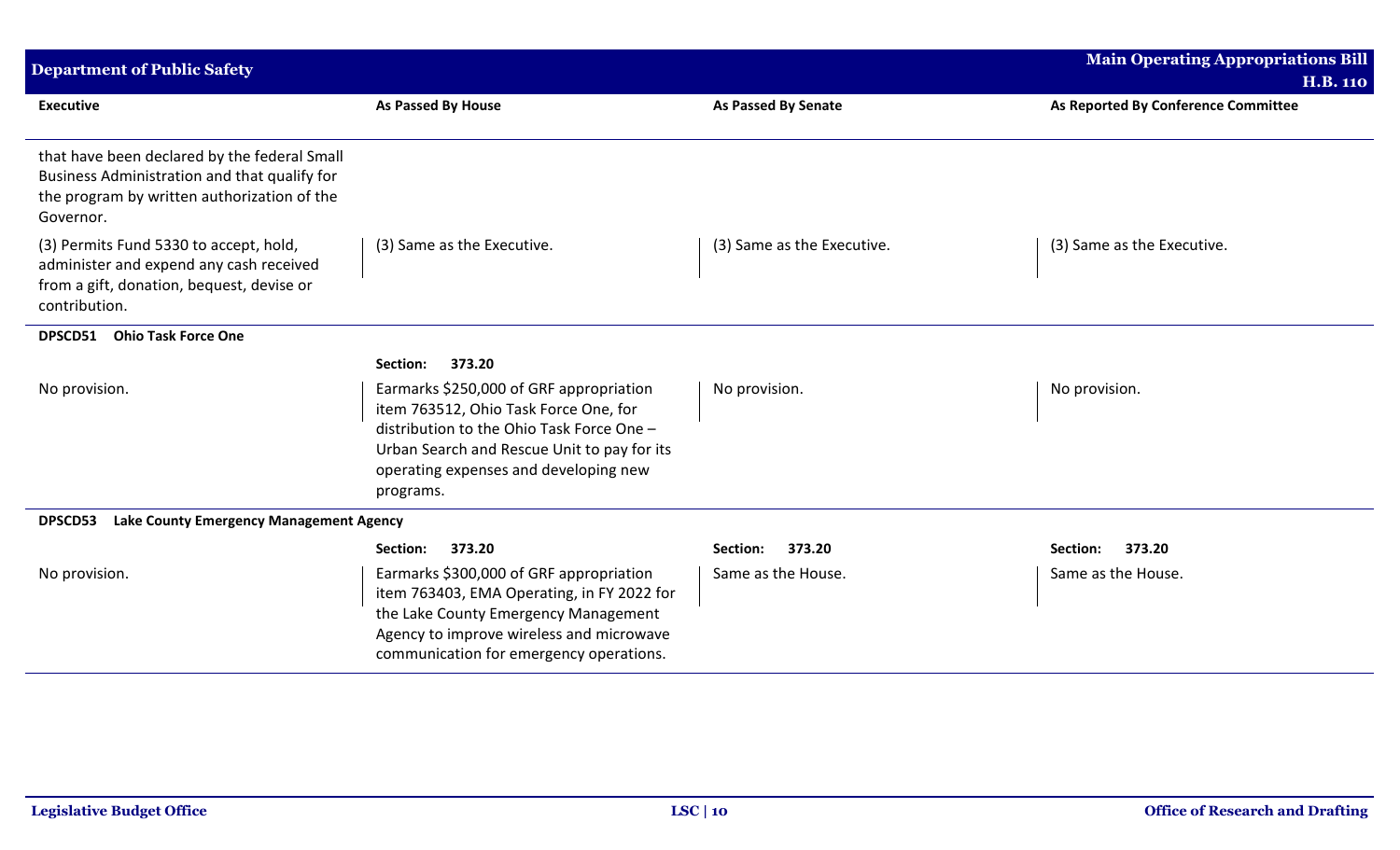| <b>Department of Public Safety</b>                                                                                                                                                                                                                                                                                                                                         |                                                                                                 |                                                                                                                                                                            | <b>Main Operating Appropriations Bill</b><br><b>H.B. 110</b> |
|----------------------------------------------------------------------------------------------------------------------------------------------------------------------------------------------------------------------------------------------------------------------------------------------------------------------------------------------------------------------------|-------------------------------------------------------------------------------------------------|----------------------------------------------------------------------------------------------------------------------------------------------------------------------------|--------------------------------------------------------------|
| <b>Executive</b>                                                                                                                                                                                                                                                                                                                                                           | As Passed By House                                                                              | <b>As Passed By Senate</b>                                                                                                                                                 | As Reported By Conference Committee                          |
| <b>DPSCD28</b>                                                                                                                                                                                                                                                                                                                                                             | Transfer from State Fire Marshal Fund to Emergency Management Agency Service Reimbursement Fund |                                                                                                                                                                            |                                                              |
| 373.30<br>Section:                                                                                                                                                                                                                                                                                                                                                         | 373.30<br>Section:                                                                              | 373.30<br>Section:                                                                                                                                                         | 373.30<br>Section:                                           |
| (1) Requires the Director of Budget and<br>Management, on July 1 of each fiscal year,<br>or as soon as possible thereafter, to transfer<br>\$200,000 from the State Fire Marshal Fund<br>(Fund 5460) used by the Department of<br>Commerce to the Emergency Management<br>Agency Service and Reimbursement Fund<br>(Fund 4V30) used by the Department of<br>Public Safety. | (1) Same as the Executive.                                                                      | (1) Same as the Executive, but increases the<br>amount of the transfer by \$250,000, from<br>\$200,000 to \$450,000, in each fiscal year.                                  | (1) Same as the Senate.                                      |
| (2) Requires those amounts to be distributed<br>to the Ohio Task Force One - Urban Search<br>and Rescue Unit, other similar urban search<br>and rescue programs around the state, and<br>for maintenance of the statewide fire<br>emergency response by an entity recognized<br>by the Ohio Emergency Management<br>Agency.                                                | (2) Same as the Executive.                                                                      | (2) Same as the Executive, but also earmarks<br>\$250,000 in each fiscal year for Ohio Task<br>Force One to pay for its operating expenses<br>and developing new programs. | (2) Same as the Senate.                                      |
| DPSCD29<br><b>Drug Law Enforcement Fund</b>                                                                                                                                                                                                                                                                                                                                |                                                                                                 |                                                                                                                                                                            |                                                              |
| 373.30<br>Section:                                                                                                                                                                                                                                                                                                                                                         | 373.30<br>Section:                                                                              | 373.30<br>Section:                                                                                                                                                         | 373.30<br>Section:                                           |
| Specifies that, notwithstanding R.C. 5502.68,<br>in FYs 2022 and 2023, the cumulative<br>amount of funding provided to any single<br>drug task force out of the Drug Law<br>Enforcement Fund (Fund 5ET0) may not<br>exceed \$500,000 in any calendar year.                                                                                                                 | Same as the Executive.                                                                          | Same as the Executive.                                                                                                                                                     | Same as the Executive.                                       |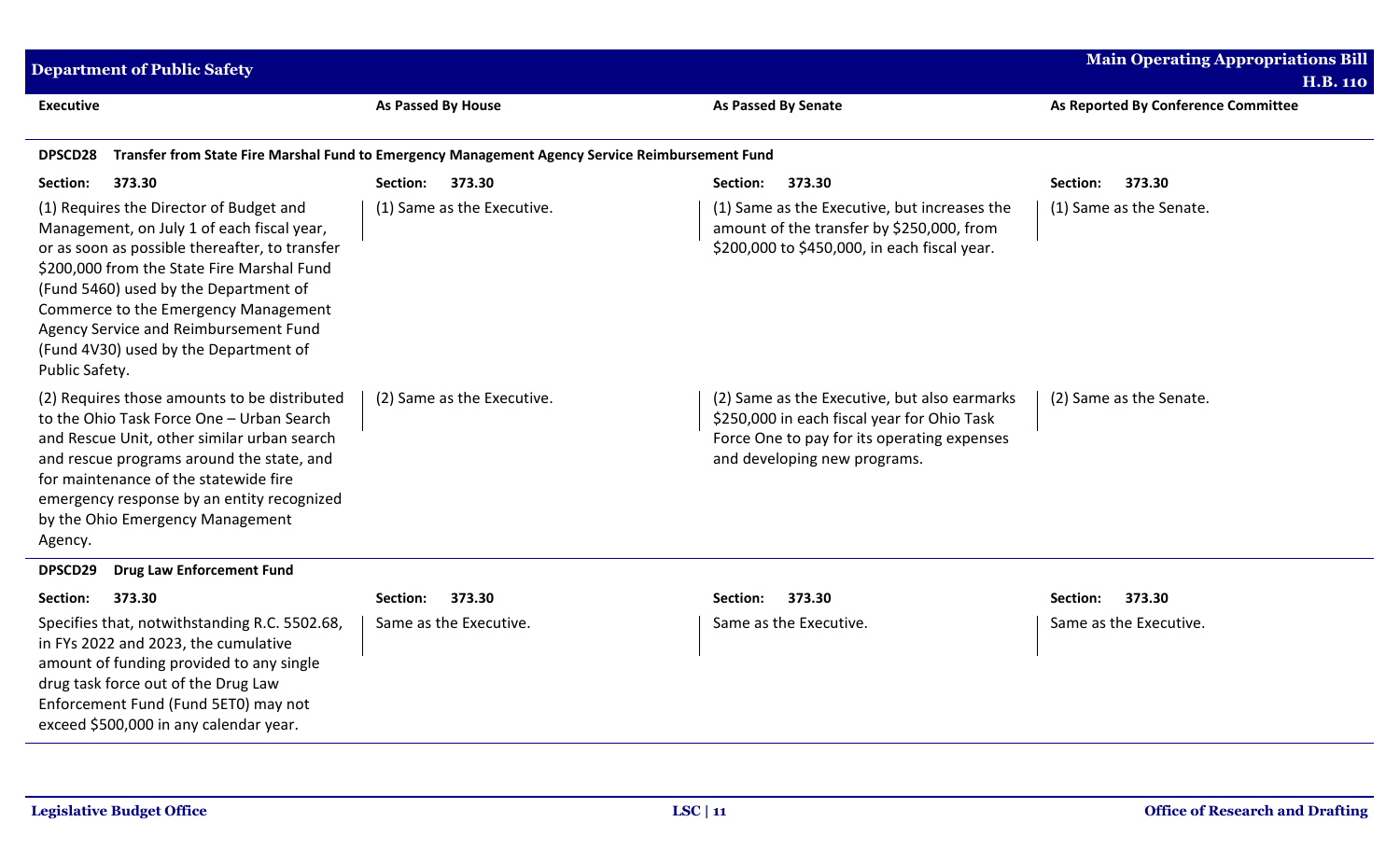| <b>Department of Public Safety</b>                                                                                                                                                                                                                                                                                                                                |                            |                                                                                                                                  | <b>Main Operating Appropriations Bill</b><br><b>H.B. 110</b> |
|-------------------------------------------------------------------------------------------------------------------------------------------------------------------------------------------------------------------------------------------------------------------------------------------------------------------------------------------------------------------|----------------------------|----------------------------------------------------------------------------------------------------------------------------------|--------------------------------------------------------------|
| <b>Executive</b>                                                                                                                                                                                                                                                                                                                                                  | <b>As Passed By House</b>  | <b>As Passed By Senate</b>                                                                                                       | As Reported By Conference Committee                          |
| <b>Community Police Relations</b><br>DPSCD30                                                                                                                                                                                                                                                                                                                      |                            |                                                                                                                                  |                                                              |
| Section:<br>373.30                                                                                                                                                                                                                                                                                                                                                | 373.30<br>Section:         | 373.30<br>Section:                                                                                                               | 373.30<br>Section:                                           |
| Requires DPF Fund 5RS0 appropriation item<br>768621, Community Police Relations, be<br>used to implement key recommendations of<br>the Ohio Task Force on Community-Police<br>Relations, including a database on use of<br>force and officer involved shootings, a public<br>awareness campaign, and state-provided<br>assistance with policy-making and manuals. | Same as the Executive.     | Same as the Executive, but removes the<br>requirement to implement a database on<br>use of force and officer involved shootings. | Same as the Senate.                                          |
| <b>DPSCD31</b><br><b>SARA Title III HAZMAAT Planning</b>                                                                                                                                                                                                                                                                                                          |                            |                                                                                                                                  |                                                              |
| Section:<br>373.30                                                                                                                                                                                                                                                                                                                                                | 373.30<br>Section:         | 373.30<br>Section:                                                                                                               | 373.30<br>Section:                                           |
| Authorizes the SARA Title III HAZMAT<br>Planning Fund (Fund 6810) to receive grants<br>from the Emergency Response Commission<br>to implement the Ohio Emergency<br>Management Agency's responsibilities under<br>R.C. Chapter 3750.                                                                                                                              | Same as the Executive.     | Same as the Executive.                                                                                                           | Same as the Executive.                                       |
| <b>DPSCD32</b><br><b>Security Grants</b>                                                                                                                                                                                                                                                                                                                          |                            |                                                                                                                                  |                                                              |
| 373.30<br>Section:                                                                                                                                                                                                                                                                                                                                                | 373.30<br>Section:         | 373.30<br>Section:                                                                                                               | 373.30<br>Section:                                           |
| (1) Requires GRF appropriation item 763513,<br>Security Grants, be used to make<br>competitive grants of up to \$100,000 to<br>nonprofit organizations, houses of worship,<br>chartered nonpublic schools, and licensed<br>preschools for the following purposes:                                                                                                 | (1) Same as the Executive. | (1) Same as the Executive.                                                                                                       | (1) Same as the Executive.                                   |
| (a) To make eligible security improvements<br>that assist the organization in preventing,                                                                                                                                                                                                                                                                         | (a) Same as the Executive. | (a) Same as the Executive.                                                                                                       | (a) Same as the Executive.                                   |
| <b>Legislative Budget Office</b>                                                                                                                                                                                                                                                                                                                                  |                            | LSC   12                                                                                                                         | <b>Office of Research and Drafting</b>                       |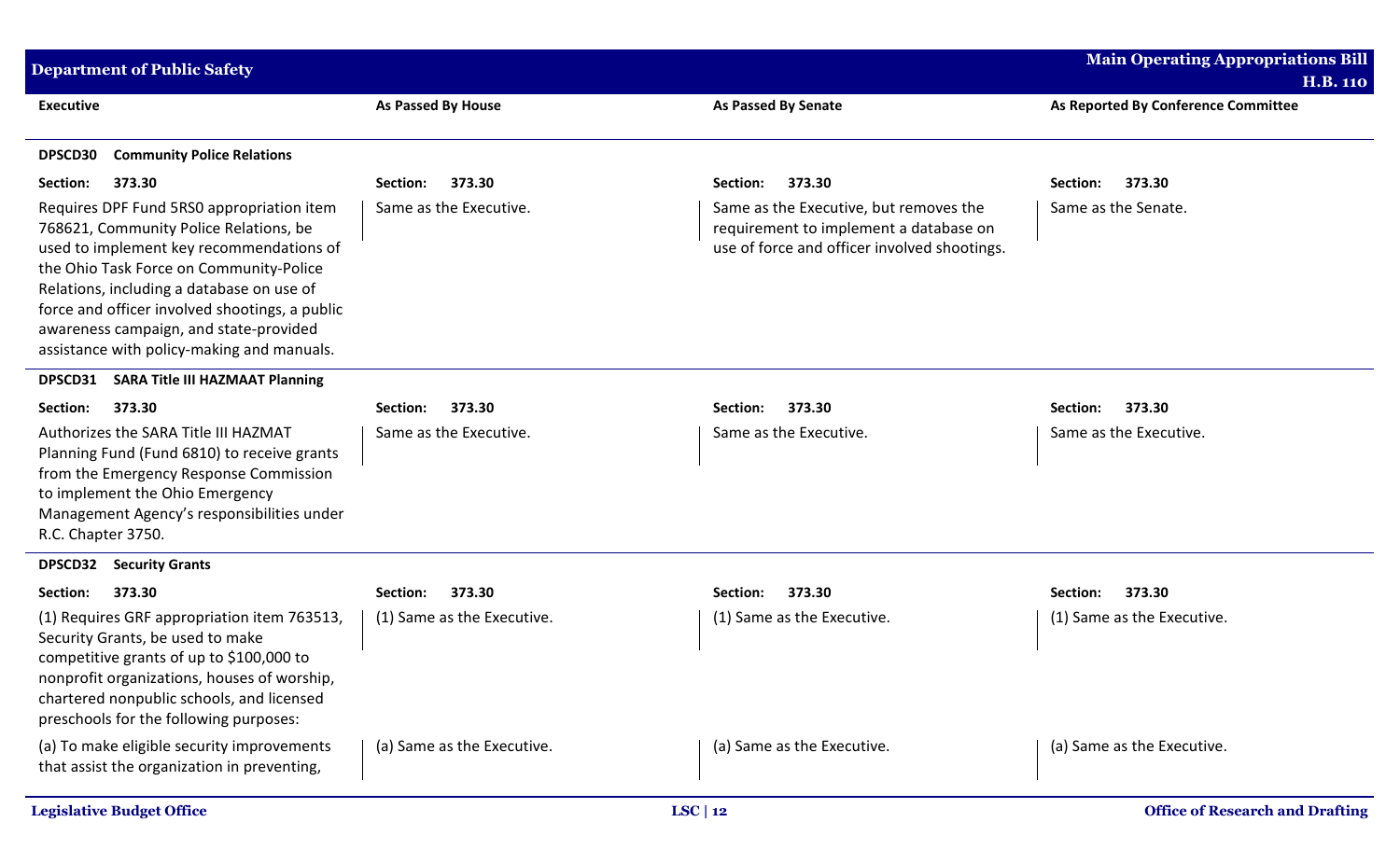| <b>Department of Public Safety</b>                                                                                                                                                                                                                                                                            |                                                                                                                                                                                                                                                                                                                                                                                                                                                                                                                              |                            | <b>Main Operating Appropriations Bill</b><br><b>H.B. 110</b> |
|---------------------------------------------------------------------------------------------------------------------------------------------------------------------------------------------------------------------------------------------------------------------------------------------------------------|------------------------------------------------------------------------------------------------------------------------------------------------------------------------------------------------------------------------------------------------------------------------------------------------------------------------------------------------------------------------------------------------------------------------------------------------------------------------------------------------------------------------------|----------------------------|--------------------------------------------------------------|
| <b>Executive</b>                                                                                                                                                                                                                                                                                              | <b>As Passed By House</b>                                                                                                                                                                                                                                                                                                                                                                                                                                                                                                    | <b>As Passed By Senate</b> | As Reported By Conference Committee                          |
| preparing for, or responding to acts of<br>terrorism;                                                                                                                                                                                                                                                         |                                                                                                                                                                                                                                                                                                                                                                                                                                                                                                                              |                            |                                                              |
| (b) To acquire the services of a resource<br>officer, special duty police officer, or<br>licensed armed security guards; or                                                                                                                                                                                   | (b) Same as the Executive, but specifies that<br>the grants may be used to acquire new or<br>retain existing personnel (as opposed to<br>"acquire" under the Executive version of the<br>bill), and requires the Emergency<br>Management Agency(EMA) to allow for a<br>portion of the funds granted to acquire or<br>retain the services of a resource officer,<br>special duty police officer, or licensed armed<br>security guard to be used for training,<br>licensing, or certification of such as resource<br>officers. | (b) Same as the House.     | (b) same as the House.                                       |
| (c) To purchase qualified equipment,<br>including equipment for emergency and<br>crisis communication, crisis management, or<br>trauma and crisis response to assist in<br>preventing, preparing for, or responding to<br>acts of terrorism.                                                                  | (c) Same as the Executive, but adds a<br>purpose permitting the EMA to prioritize a<br>portion of funding, but not more than<br>\$1,000,000 in each fiscal year, for innovative<br>community-public safety partnerships<br>addressing counterterrorism prevention,<br>provided the grantee is still eligible as a<br>nonprofit organization that is at risk of<br>terror attack.                                                                                                                                             | (c) Same as the House.     | (c) Same as the House.                                       |
| (2) Requires the Emergency Management<br>Agency (EMA) to administer and award the<br>grants, as well as establish procedures and<br>forms by which applicants may apply for a<br>grant, a competitive process for ranking<br>applicants and awarding the grants, and<br>procedures for distributing grants to | (2) Same as the Executive, but specifies that<br>the grantee has twenty-four months from<br>the date of the first disbursement to meet<br>program requirements.                                                                                                                                                                                                                                                                                                                                                              | (2) Same as the House.     | (2) Same as the House.                                       |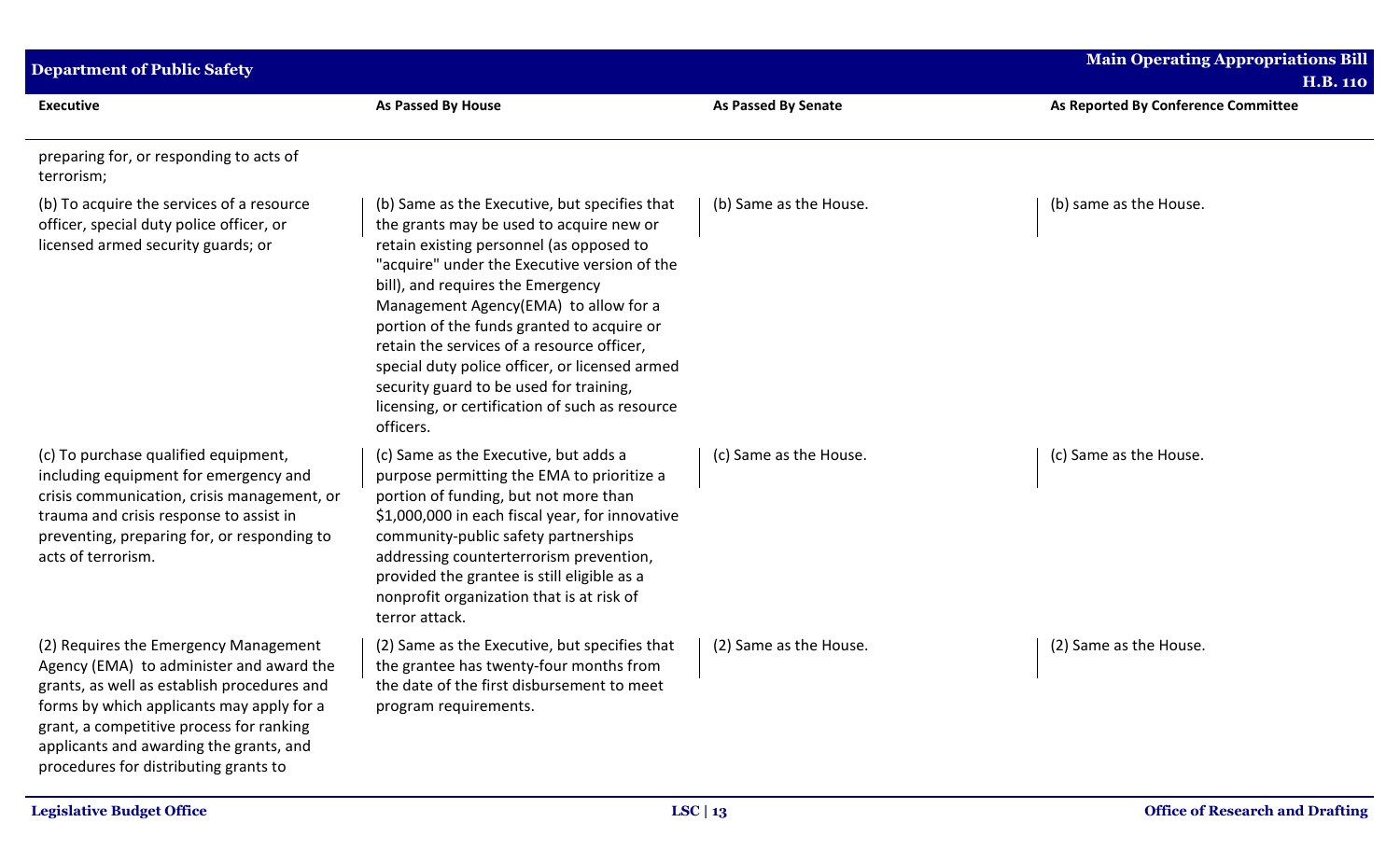| <b>Department of Public Safety</b>                                                                                                                                                                                                                                                                                                                                                                  |                            |                            | <b>Main Operating Appropriations Bill</b><br><b>H.B. 110</b> |
|-----------------------------------------------------------------------------------------------------------------------------------------------------------------------------------------------------------------------------------------------------------------------------------------------------------------------------------------------------------------------------------------------------|----------------------------|----------------------------|--------------------------------------------------------------|
| <b>Executive</b>                                                                                                                                                                                                                                                                                                                                                                                    | As Passed By House         | <b>As Passed By Senate</b> | As Reported By Conference Committee                          |
| recipients.                                                                                                                                                                                                                                                                                                                                                                                         |                            |                            |                                                              |
| (3) Specifies that the EMA's procedures shall<br>require each applicant do all of the following<br>and requires the EMA to consider all of the<br>following in evaluating grant applications:                                                                                                                                                                                                       | (3) Same as the Executive. | (3) Same as the Executive. | (3) Same as the Executive.                                   |
| (a) Identify and substantiate prior threats or<br>attacks by a terrorist organization, network,<br>or cell against the nonprofit organization,<br>house of worship, chartered nonpublic<br>school, or licensed preschool.                                                                                                                                                                           | (a) Same as the Executive. | (a) Same as the Executive. | (a) Same as the Executive.                                   |
| (b) Indicate the symbolic or strategic value<br>of one or more site that renders the site a<br>possible target of terrorism.                                                                                                                                                                                                                                                                        | (b) Same as the Executive. | (b) Same as the Executive. | (b) Same as the Executive.                                   |
| (c) Discuss potential consequences to the<br>organization if the site is damaged,<br>destroyed, or disrupted by a terrorist.                                                                                                                                                                                                                                                                        | (c) Same as the Executive. | (c) Same as the Executive. | (c) Same as the Executive.                                   |
| (d) Describe how the grant will be used to<br>integrate organizational preparedness with<br>broader state and local preparedness efforts.                                                                                                                                                                                                                                                           | (d) Same as the Executive. | (d) Same as the Executive. | (d) Same as the Executive.                                   |
| (e) Submit a vulnerability assessment<br>conducted by experienced security, law<br>enforcement, or military personnel, or a<br>credible intelligence and threat analysis<br>from one or more qualified homeland<br>security, counterintelligence, or anti-<br>terrorism experts, and a description of how<br>the grant will be used to address the<br>vulnerabilities identified in the assessment. | (e) Same as the Executive. | (e) Same as the Executive. | (e) Same as the Executive.                                   |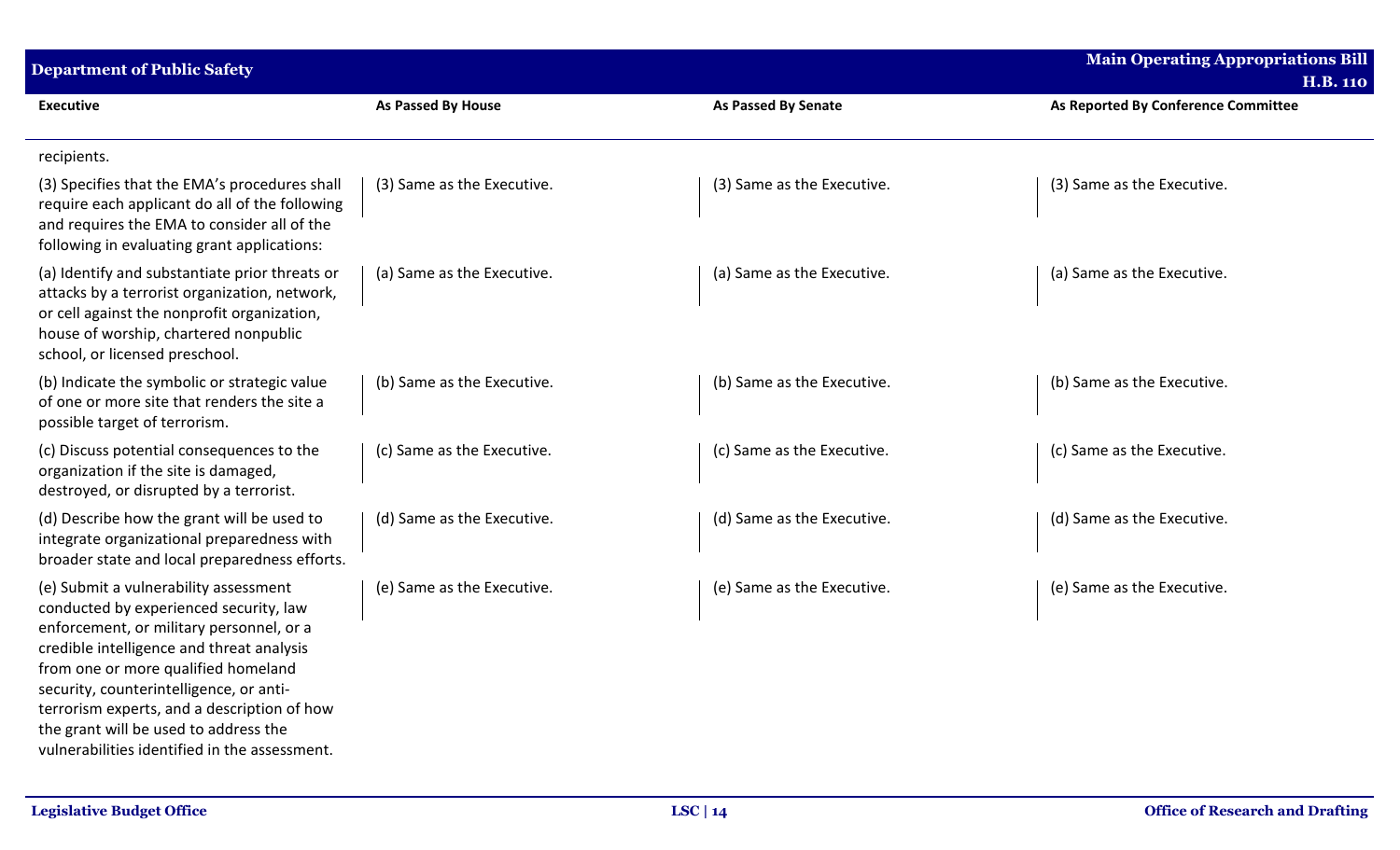| <b>Department of Public Safety</b>                                                                                                                                                                                                                                                                                                                                          |                                                                                                                                                                                                  |                            | <b>Main Operating Appropriations Bill</b><br><b>H.B. 110</b> |
|-----------------------------------------------------------------------------------------------------------------------------------------------------------------------------------------------------------------------------------------------------------------------------------------------------------------------------------------------------------------------------|--------------------------------------------------------------------------------------------------------------------------------------------------------------------------------------------------|----------------------------|--------------------------------------------------------------|
| <b>Executive</b>                                                                                                                                                                                                                                                                                                                                                            | As Passed By House                                                                                                                                                                               | As Passed By Senate        | As Reported By Conference Committee                          |
| (4) Specifies that any grant submission<br>described in R.C. 3313.536 or 149.433 is<br>not a public record under R.C. 149.43 and is<br>not subject to mandatory release or<br>disclosure under that section.                                                                                                                                                                | (4) Same as the Executive.                                                                                                                                                                       | (4) Same as the Executive. | (4) Same as the Executive.                                   |
| (5) Permits the EMA to use up to 2.5% of the<br>total amount appropriated to administer the<br>program and specifies that a portion of that<br>amount may be used to pay costs incurred<br>by the Department of Public Safety to<br>provide security-related or specialized<br>assistance in reviewing vulnerability<br>assessments and prioritizing grant<br>applications. | (5) Same as the Executive.                                                                                                                                                                       | (5) Same as the Executive. | (5) Same as the Executive.                                   |
| (6) Defines "eligible security improvements"<br>as:                                                                                                                                                                                                                                                                                                                         | (6) Same as the Executive.                                                                                                                                                                       | (6) Same as the Executive. | (6) Same as the Executive.                                   |
| (a) Physical security enhancement<br>equipment or inspection and screening<br>equipment included on the Authorized<br>Equipment List published by the United<br>States Department of Homeland Security, or                                                                                                                                                                  | (a) Same as the Executive, but adds the<br>purchase, upgrade, and maintenance of high-<br>speed internet for those utilizing it for<br>security purposes as an eligible security<br>improvement. | (a) Same as the House.     | (a) Same as the House.                                       |
| (b) Attendance fees and associated<br>materials, supplies, and equipment costs for<br>security-related training courses and<br>programs regarding the protection of critical<br>infrastructure and key resources, physical<br>and cyber security, target hardening, or<br>terrorism awareness or preparedness.                                                              | (b) Same as the Executive.                                                                                                                                                                       | (b) Same as the Executive. | (b) Same as the Executive.                                   |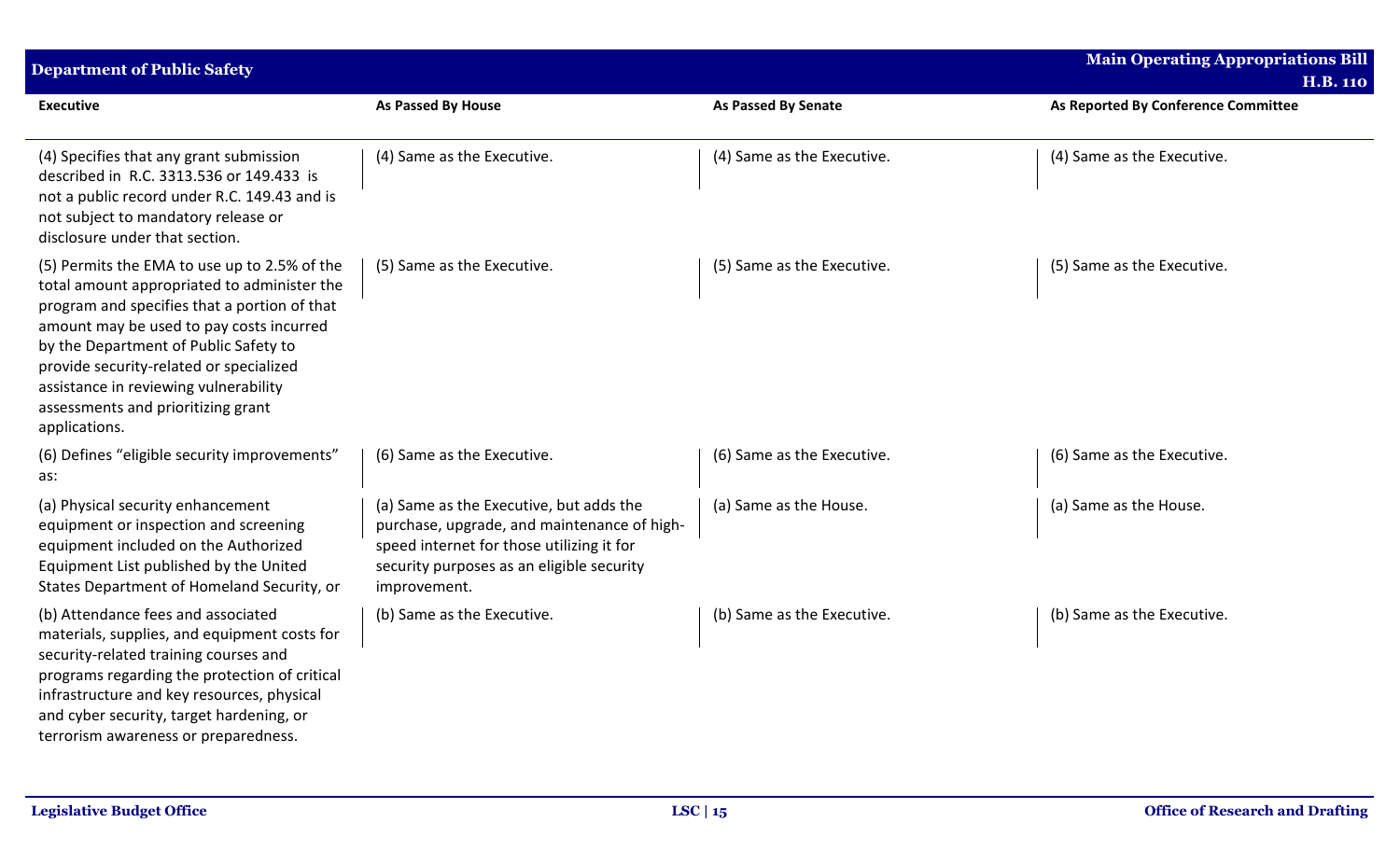| <b>Department of Public Safety</b>                                                                                                                                                                                                                                                                                                                                                                                                                                                                                                                                                                                                                    |                            |                            | <b>Main Operating Appropriations Bill</b><br><b>H.B. 110</b> |
|-------------------------------------------------------------------------------------------------------------------------------------------------------------------------------------------------------------------------------------------------------------------------------------------------------------------------------------------------------------------------------------------------------------------------------------------------------------------------------------------------------------------------------------------------------------------------------------------------------------------------------------------------------|----------------------------|----------------------------|--------------------------------------------------------------|
| <b>Executive</b>                                                                                                                                                                                                                                                                                                                                                                                                                                                                                                                                                                                                                                      | <b>As Passed By House</b>  | <b>As Passed By Senate</b> | As Reported By Conference Committee                          |
| (c) Specifies that personnel and travel costs<br>associated with training are not considered<br>to be an eligible expense of the grant.                                                                                                                                                                                                                                                                                                                                                                                                                                                                                                               | (c) Same as the Executive. | (c) Same as the Executive. | (c) Same as the Executive.                                   |
| (7) Defines "nonprofit organization" as a<br>corporation, association, group, institution,<br>society, or other organization that is exempt<br>from federal income taxation under section<br>501(c)(3) of the "Internal Revenue Code of<br>1986," 100 Stat., 26 U.S.C 501(c)(3), as<br>amended.                                                                                                                                                                                                                                                                                                                                                       | (7) Same as the Executive. | (7) Same as the Executive. | (7) Same as the Executive.                                   |
| (8) Defines "resource officer" as any law<br>enforcement officer of an accredited local<br>law enforcement agency providing special<br>duty services in a school setting to create or<br>maintain a safe, secure, and orderly<br>environment, and specifies that a resource<br>officer may include a special duty police<br>officer, off-duty police officer, deputy<br>sheriff, or other peace officer of the<br>applicable local law enforcement agency in<br>which the chartered nonpublic school or<br>licensed preschool is located or qualifying<br>personnel of an accredited local law<br>enforcement agency for any jurisdiction in<br>Ohio. | (8) Same as the Executive. | (8) Same as the Executive. | (8) Same as the Executive.                                   |
| (9) Defines "terrorism" as any act taken by a<br>group or individual used to intimidate or<br>coerce a nonprofit organization, house of<br>worship, chartered nonpublic school, or<br>licensed preschool, its employees, and                                                                                                                                                                                                                                                                                                                                                                                                                          | (9) Same as the Executive. | (9) Same as the Executive. | (9) Same as the Executive.                                   |
| <b>Legislative Budget Office</b>                                                                                                                                                                                                                                                                                                                                                                                                                                                                                                                                                                                                                      |                            | LSC   16                   | <b>Office of Research and Drafting</b>                       |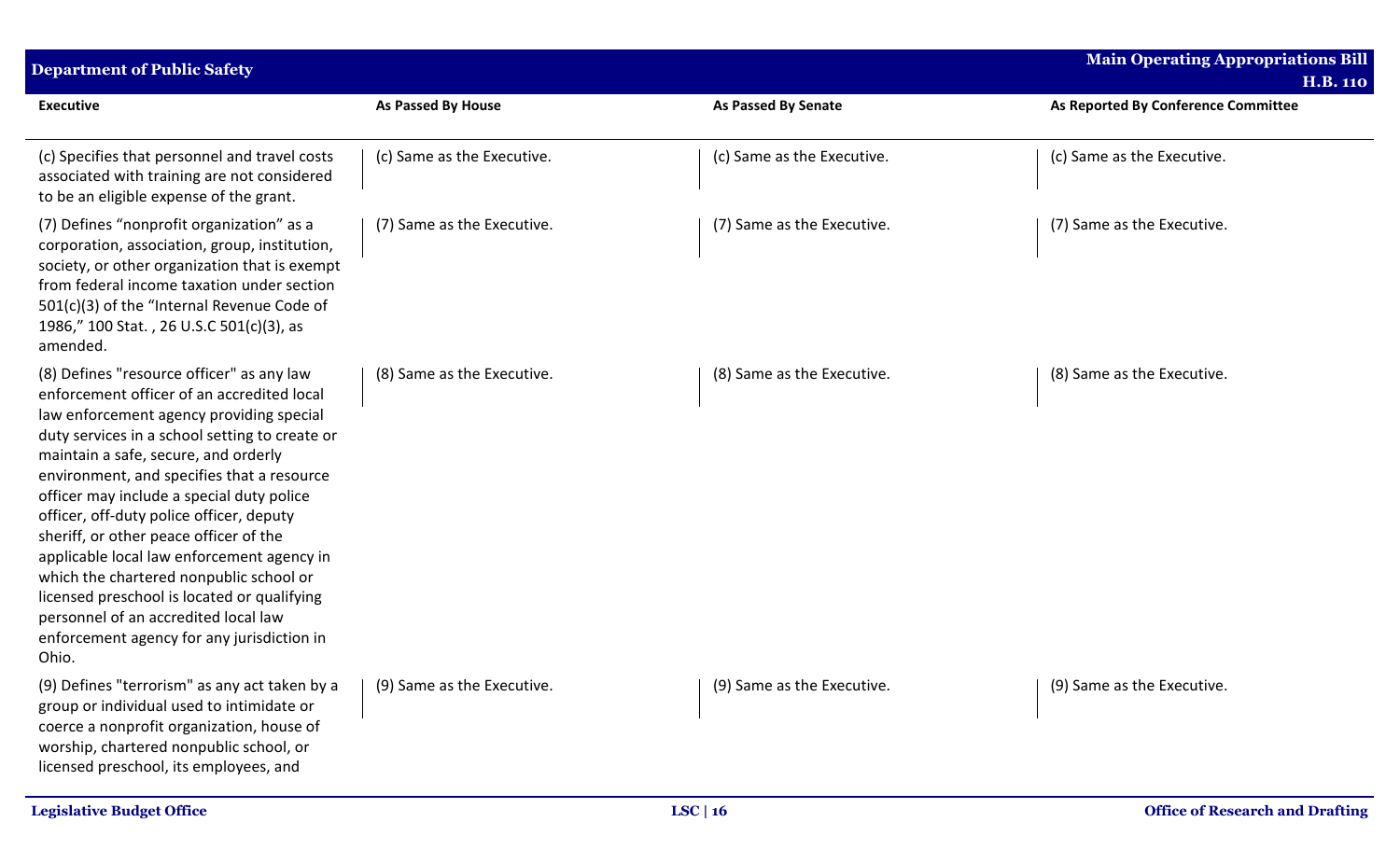| <b>Department of Public Safety</b>                                                                                                                                                                                                                                                                                                                                  |                             |                             | <b>Main Operating Appropriations Bill</b> |
|---------------------------------------------------------------------------------------------------------------------------------------------------------------------------------------------------------------------------------------------------------------------------------------------------------------------------------------------------------------------|-----------------------------|-----------------------------|-------------------------------------------|
|                                                                                                                                                                                                                                                                                                                                                                     |                             |                             | <b>H.B. 110</b>                           |
| <b>Executive</b>                                                                                                                                                                                                                                                                                                                                                    | As Passed By House          | <b>As Passed By Senate</b>  | As Reported By Conference Committee       |
| anyone who is or in the future may be<br>associated with it, as well as their families;<br>to influence the policy of the nonprofit<br>organization, house of worship, chartered<br>nonpublic school, or licensed preschool; and<br>to affect the conduct of the nonprofit<br>organization, house of worship, chartered<br>nonpublic school, or licensed preschool. |                             |                             |                                           |
| (10) Requires the Director of Budget and<br>Management, on July 1, 2021 to cancel any<br>existing encumbrances against GRF<br>appropriation item 763514, Security Grants -<br>Personnel, and reestablish them against<br>GRF appropriation item 763513, Security<br>Grants.                                                                                         | (10) Same as the Executive. | (10) Same as the Executive. | (10) Same as the Executive.               |
| (11) Reappropriates the unexpended,<br>unencumbered balance of GRF<br>appropriation item 763513, Security Grants,<br>at the end of FY 2021 and FY 2022,<br>respectively, to the following fiscal year.                                                                                                                                                              | (11) Same as the Executive. | (11) Same as the Executive. | (11) Same as the Executive.               |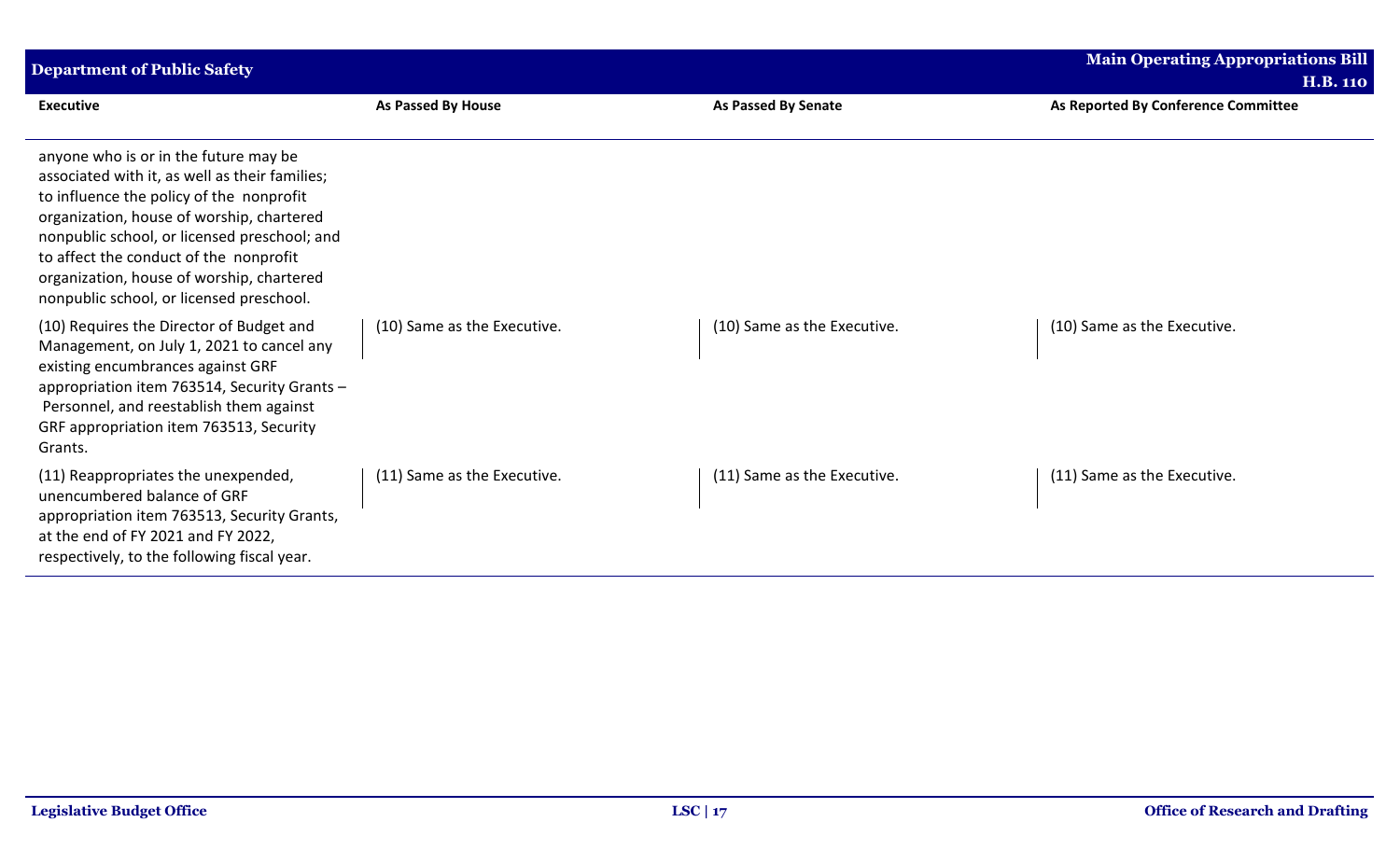| <b>Department of Public Safety</b>                          |                                                                                                                                                                                                                                                                               |                                                                                                                                                                                                                                                                                                                                                    | <b>Main Operating Appropriations Bill</b><br><b>H.B. 110</b> |
|-------------------------------------------------------------|-------------------------------------------------------------------------------------------------------------------------------------------------------------------------------------------------------------------------------------------------------------------------------|----------------------------------------------------------------------------------------------------------------------------------------------------------------------------------------------------------------------------------------------------------------------------------------------------------------------------------------------------|--------------------------------------------------------------|
| <b>Executive</b>                                            | As Passed By House                                                                                                                                                                                                                                                            | As Passed By Senate                                                                                                                                                                                                                                                                                                                                | As Reported By Conference Committee                          |
| <b>DPSCD56</b>                                              | Alternate use of funding for Guernsey County capital project funding                                                                                                                                                                                                          |                                                                                                                                                                                                                                                                                                                                                    |                                                              |
|                                                             |                                                                                                                                                                                                                                                                               | 520.10<br>Section:                                                                                                                                                                                                                                                                                                                                 | 520.10<br>Section:                                           |
| No provision.                                               | No provision.                                                                                                                                                                                                                                                                 | Allows for \$25,000 that was previously<br>distributed to Guernsey County under<br>Administrative Building Fund (Fund 7026)<br>appropriation item C76027, Southeast Ohio<br>Emergency Responder Facility, in H.B. 562 of<br>the 127th General Assembly to instead be<br>used by Guernsey County to support the<br>Deerassic Park Education Center. | Same as the Senate.                                          |
| <b>DPSCD52</b><br><b>MARCS tower capital appropriations</b> |                                                                                                                                                                                                                                                                               |                                                                                                                                                                                                                                                                                                                                                    |                                                              |
|                                                             | 610.14, 610.15<br>Section:                                                                                                                                                                                                                                                    |                                                                                                                                                                                                                                                                                                                                                    |                                                              |
| No provision.                                               | Amends S.B. 310 of the 133rd General<br>Assembly to increase Administrative Building<br>Taxable Bond Fund (Fund 7016)<br>appropriation item C76073, Fredericksburg<br>MARCS Tower, by \$250,000, from \$250,000<br>to \$500,000, for the FY 2021-FY 2022 capital<br>biennium. | No provision (see DASCD43).                                                                                                                                                                                                                                                                                                                        | No provision (see DASCD43).                                  |
| <b>DPSCD55</b>                                              | Registration tax and fee waiver for amusement ride owners                                                                                                                                                                                                                     |                                                                                                                                                                                                                                                                                                                                                    |                                                              |
|                                                             | 745.10<br>Section:                                                                                                                                                                                                                                                            |                                                                                                                                                                                                                                                                                                                                                    | 745.10<br>Section:                                           |
| (1) No provision.                                           | (1) Waives vehicle and trailer registration<br>taxes and fees, for one year after the<br>effective date of the provision, for an<br>amusement ride owner that was not able to<br>operate the owner's amusement rides in<br>calendar year 2020.                                | (1) No provision.                                                                                                                                                                                                                                                                                                                                  | (1) Same as the House.                                       |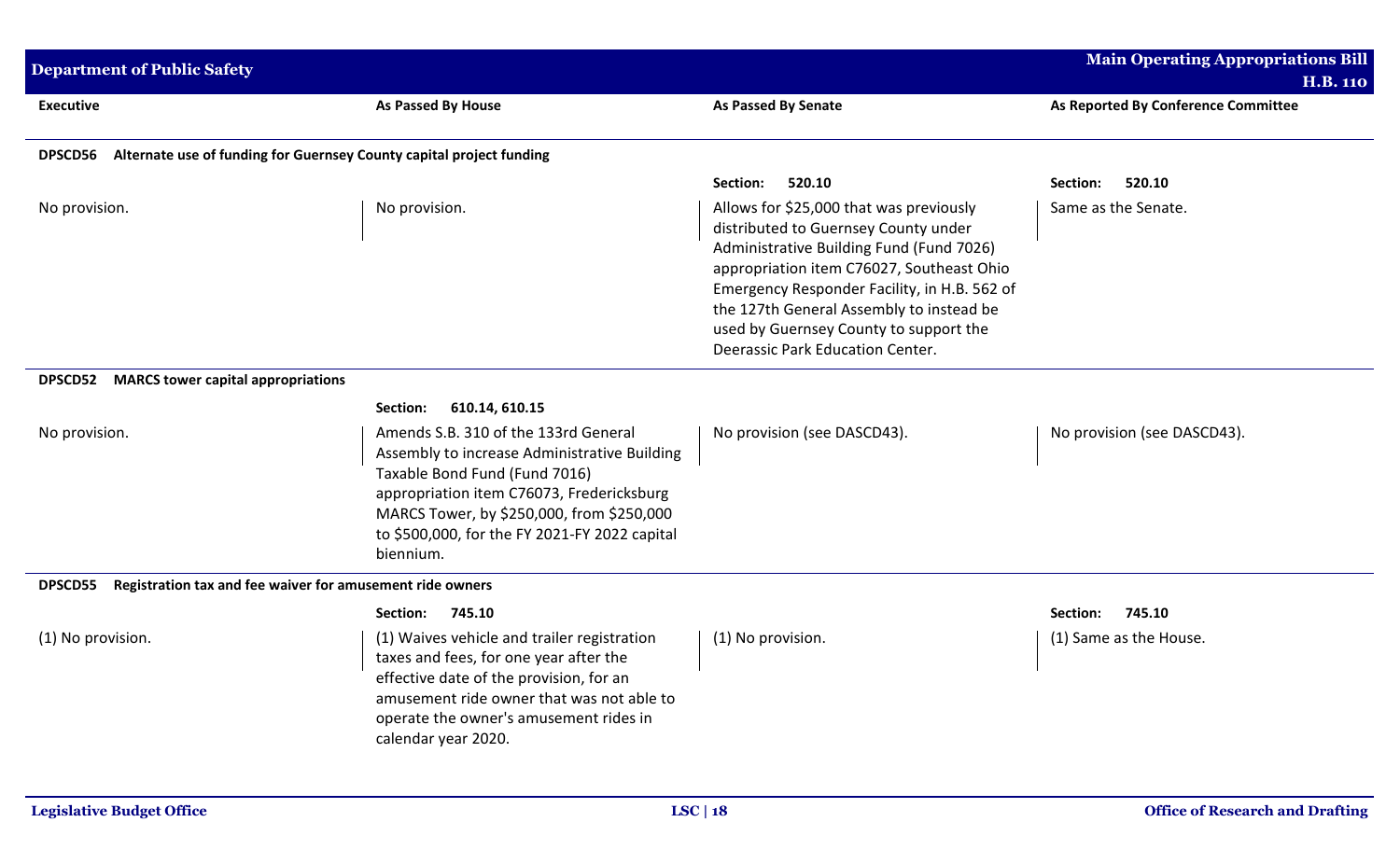| <b>Department of Public Safety</b> |                                                                                                                                                                                                                                                                                                     |                            | <b>Main Operating Appropriations Bill</b><br><b>H.B. 110</b>                                                                                                                                                                                                                                                                                                                                             |
|------------------------------------|-----------------------------------------------------------------------------------------------------------------------------------------------------------------------------------------------------------------------------------------------------------------------------------------------------|----------------------------|----------------------------------------------------------------------------------------------------------------------------------------------------------------------------------------------------------------------------------------------------------------------------------------------------------------------------------------------------------------------------------------------------------|
| <b>Executive</b>                   | As Passed By House                                                                                                                                                                                                                                                                                  | <b>As Passed By Senate</b> | As Reported By Conference Committee                                                                                                                                                                                                                                                                                                                                                                      |
| (2) No provision.                  | (2) Specifies that the following taxes and<br>fees are included in the waiver: the annual<br>registration tax, any annual registration fees<br>(BMV or alternative fuel vehicle fees), any<br>local motor vehicle taxes, any license plate<br>fees, and the BMV or deputy registrar<br>service fee. | (2) No provision.          | (2) Same as the House.                                                                                                                                                                                                                                                                                                                                                                                   |
|                                    | Fiscal effect: Likely no more than minimal<br>one-time loss in registration tax and fee<br>revenue that is collected by the Bureau of<br><b>Motor Vehicles and distributed according</b><br>to statutory formula to the state and<br>political subdivisions.                                        |                            | Fiscal effect: Same as the House.                                                                                                                                                                                                                                                                                                                                                                        |
| DPSCD57                            | EMS personnel performing services in hospitals and other settings                                                                                                                                                                                                                                   |                            |                                                                                                                                                                                                                                                                                                                                                                                                          |
| No provision.                      | No provision.                                                                                                                                                                                                                                                                                       | No provision.              | Section:<br>747.20<br>Extends from July 1, 2021 to October 1,<br>2022, the authority of a first responder,<br>emergency medical technician-basic,<br>emergency medical technician-intermediate,<br>and emergency medical technician-<br>paramedic to perform emergency medical<br>services in any setting, including in any area<br>of a hospital, subject to direction and<br>supervision requirements. |
|                                    |                                                                                                                                                                                                                                                                                                     |                            | <b>Fiscal effect: None.</b>                                                                                                                                                                                                                                                                                                                                                                              |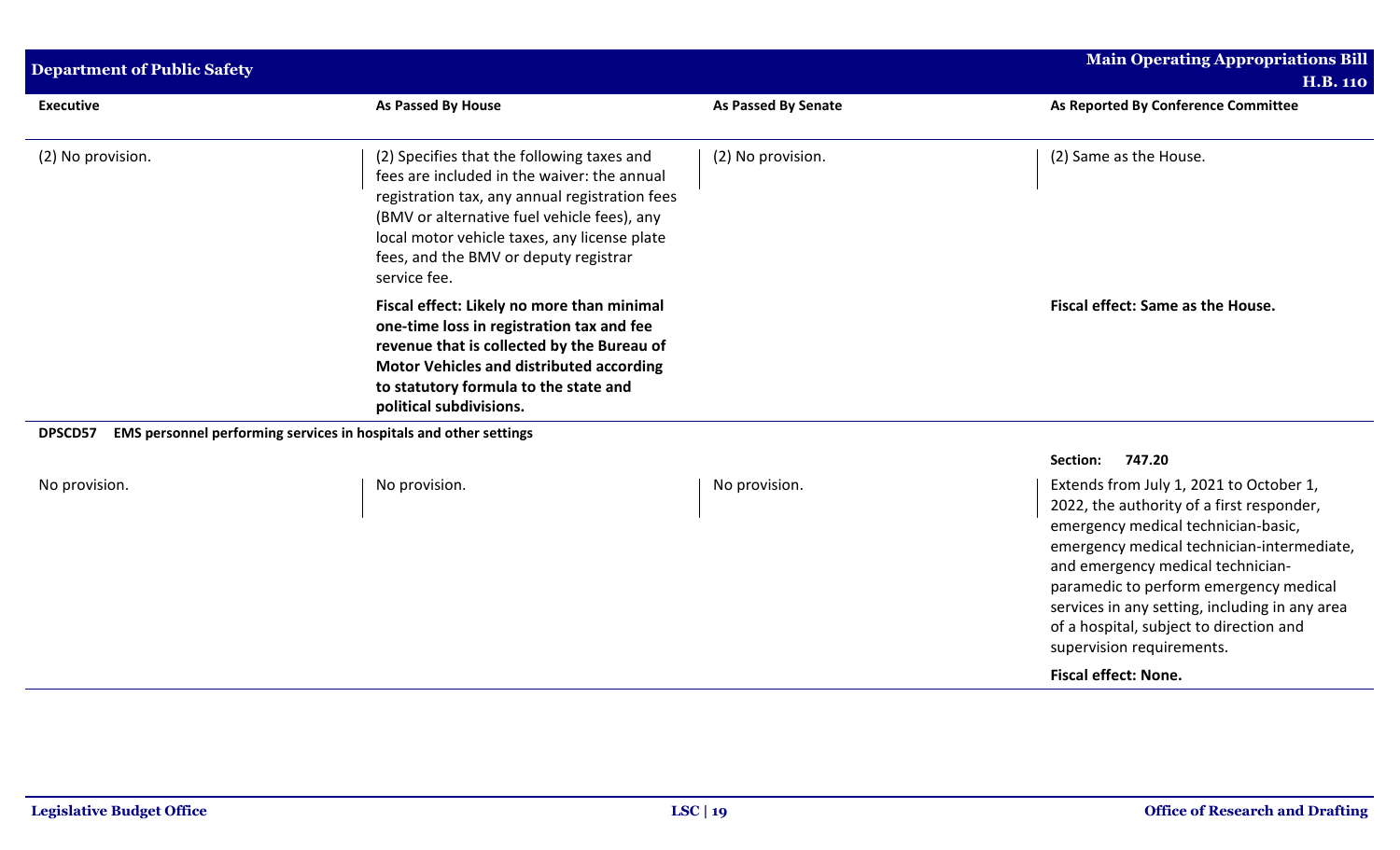| <b>Department of Public Safety</b>                                                                                                                                                                                                                                                                                                                                                                                                                           |                            |                            | <b>Main Operating Appropriations Bill</b> |
|--------------------------------------------------------------------------------------------------------------------------------------------------------------------------------------------------------------------------------------------------------------------------------------------------------------------------------------------------------------------------------------------------------------------------------------------------------------|----------------------------|----------------------------|-------------------------------------------|
|                                                                                                                                                                                                                                                                                                                                                                                                                                                              |                            |                            | <b>H.B. 110</b>                           |
| <b>Executive</b>                                                                                                                                                                                                                                                                                                                                                                                                                                             | As Passed By House         | <b>As Passed By Senate</b> | As Reported By Conference Committee       |
| ADJCD3<br><b>Ohio Cyber Range</b>                                                                                                                                                                                                                                                                                                                                                                                                                            |                            |                            |                                           |
| Section:<br>205.20                                                                                                                                                                                                                                                                                                                                                                                                                                           | 205.20<br>Section:         | 205.20<br>Section:         | 205.20<br>Section:                        |
| (1) Requires GRF appropriation item 745504,<br>Ohio Cyber Range, to be used to provide<br>cyber training and education to K-12<br>students, higher education students,<br>members of the Ohio National Guard,<br>federal employees, and state and local<br>government employees, and to provide<br>emergency preparedness exercises and<br>training.                                                                                                         | (1) Same as the Executive. | (1) Same as the Executive. | (1) Same as the Executive.                |
| (2) Requires the Adjutant General's<br>Department, in conjunction and<br>collaboration with the departments of<br>Administrative Services, Public Safety,<br>Higher Education, and Education, to<br>establish and maintain a cyber range, and<br>permits the Adjutant General's Department<br>to work with federal agencies to assist in<br>accomplishing this objective.                                                                                    | (2) Same as the Executive. | (2) Same as the Executive. | (2) Same as the Executive.                |
| (3) Permits the state agencies identified in<br>the above provision to procure any<br>necessary goods and services including, but<br>not limited to, contracted services,<br>hardware, networking services, maintenance<br>costs, and the training and management<br>costs of a cyber range. Requires those state<br>agencies to determine the amount of funds<br>each agency will contribute from available<br>funds and appropriations enacted in the bill | (3) Same as the Executive. | (3) Same as the Executive. | (3) Same as the Executive.                |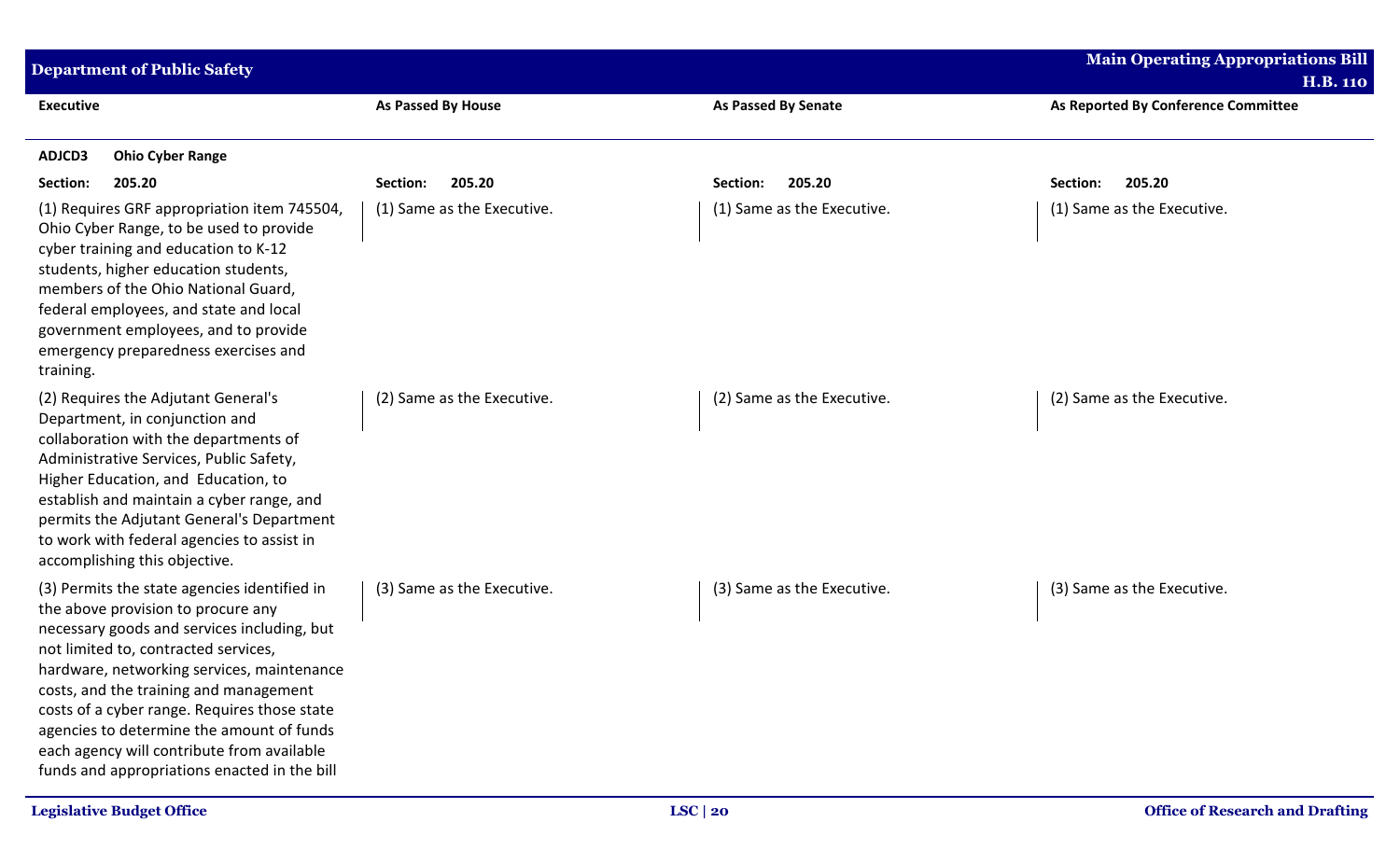| Department of Public Safety                          |                           |                     | <b>Main Operating Appropriations Bill</b><br><b>H.B. 110</b> |
|------------------------------------------------------|---------------------------|---------------------|--------------------------------------------------------------|
| <b>Executive</b>                                     | <b>As Passed By House</b> | As Passed By Senate | As Reported By Conference Committee                          |
| in order to establish and maintain a cyber<br>range. |                           |                     |                                                              |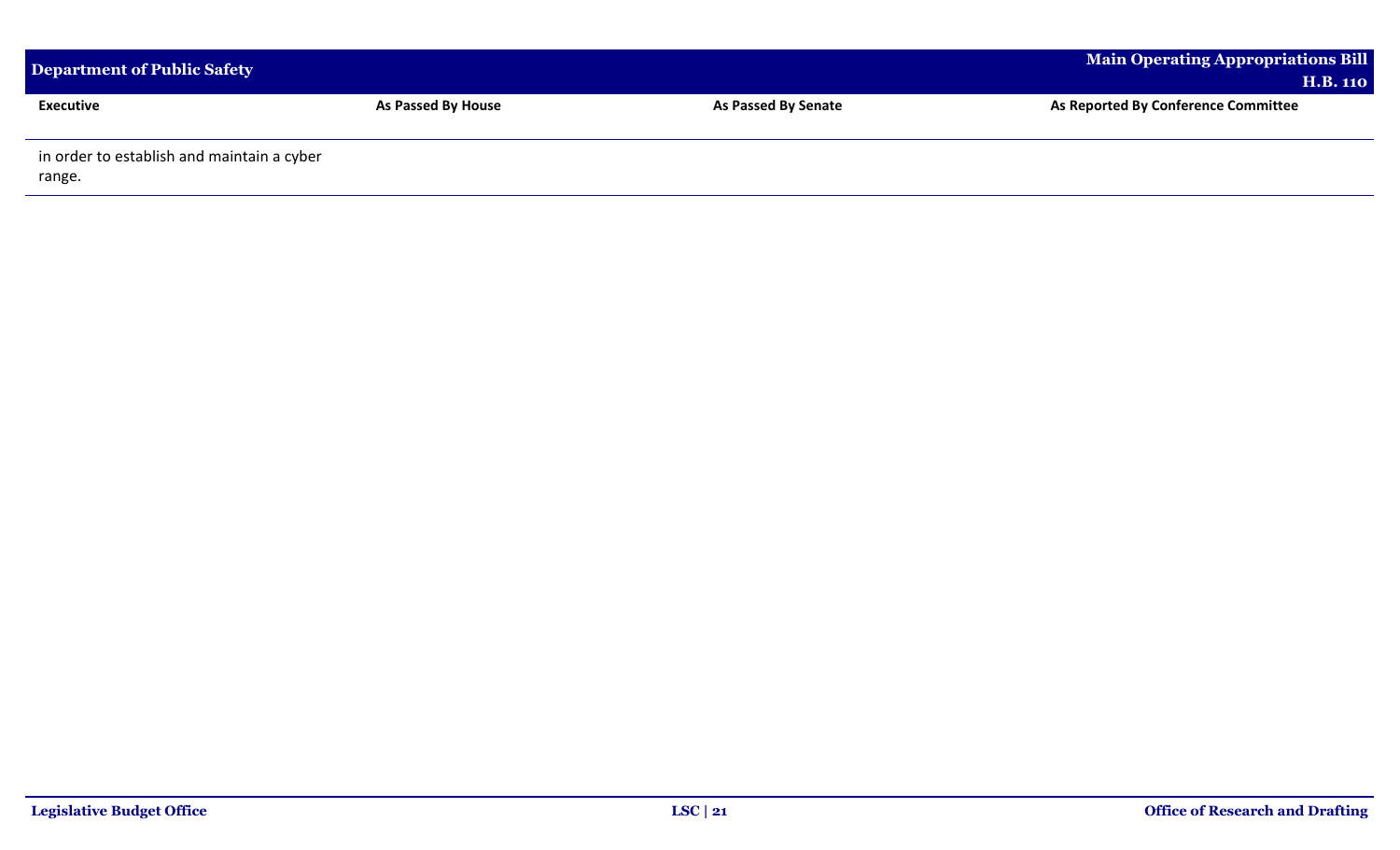| <b>Department of Public Safety</b>                        |                           |                                                                                                                                                                                                                                                                                                  | <b>Main Operating Appropriations Bill</b><br><b>H.B. 110</b> |
|-----------------------------------------------------------|---------------------------|--------------------------------------------------------------------------------------------------------------------------------------------------------------------------------------------------------------------------------------------------------------------------------------------------|--------------------------------------------------------------|
| <b>Executive</b>                                          | <b>As Passed By House</b> | <b>As Passed By Senate</b>                                                                                                                                                                                                                                                                       | As Reported By Conference Committee                          |
| <b>Capital appropriations for MARCS towers</b><br>DASCD43 |                           |                                                                                                                                                                                                                                                                                                  |                                                              |
|                                                           |                           | 610.14<br>Section:                                                                                                                                                                                                                                                                               | 610.14<br>Section:                                           |
| No provision.                                             | No provision.             | Amends Sections 213.10 and 227.10 of S.B.<br>310 of the 133rd G.A. to transfer capital<br>appropriations under the Administrative<br>Building Taxable Bond Fund (Fund 7016)<br>related to MARCS towers from the<br>Department of Public Safety to DAS, as<br>shown below:                        | Same as the Senate.                                          |
| No provision.                                             | No provision.             | Eliminates the following DPS Fund 7016<br>capital appropriations: C76068, Lorain<br>County MARCS Tower/Sheffield Lake,<br>\$150,000; C76072, Richland County MARCS<br>Tower, \$400,000; C76073, Fredericksburg<br>MARCS Tower, \$500,000; and C76074,<br>Williams County MARCS Tower, \$250,000. | Same as the Senate.                                          |
| No provision.                                             | No provision.             | Creates the following DAS Fund 7016 capital<br>appropriations: C10044, Lorain County<br>MARCS Tower/Sheffield Lake, \$150,000;<br>C10046, Richland County MARCS Tower,<br>\$400,000; C10047, Fredericksburg MARCS<br>Tower, \$500,000; and C10048, Williams<br>County MARCS Tower, \$250,000.    | Same as the Senate.                                          |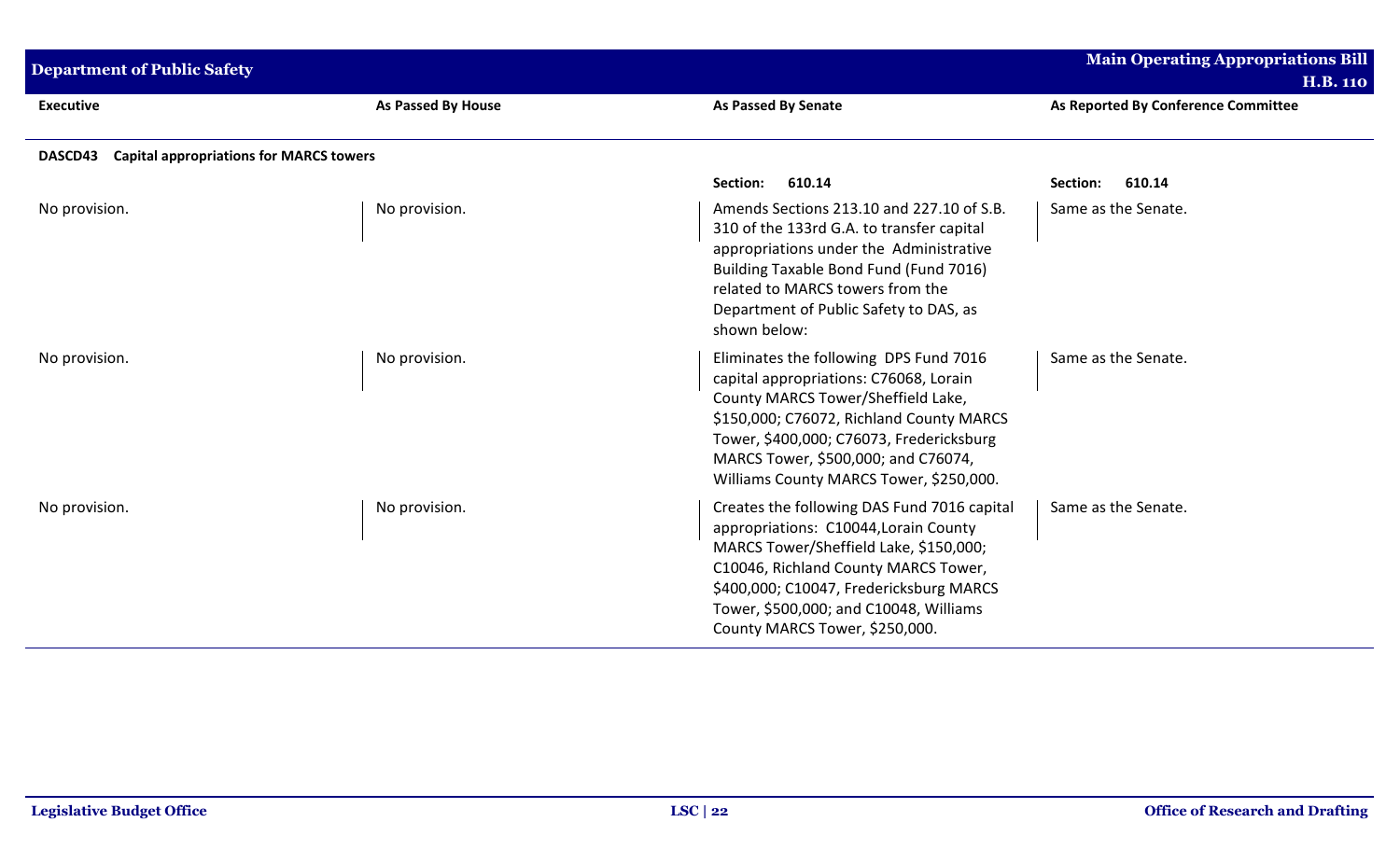| <b>Department of Public Safety</b>                |                    |                                                                                                                                                                                                                                                                                                                                                                                                                                                                                                                               | <b>Main Operating Appropriations Bill</b><br><b>H.B. 110</b> |
|---------------------------------------------------|--------------------|-------------------------------------------------------------------------------------------------------------------------------------------------------------------------------------------------------------------------------------------------------------------------------------------------------------------------------------------------------------------------------------------------------------------------------------------------------------------------------------------------------------------------------|--------------------------------------------------------------|
| <b>Executive</b>                                  | As Passed By House | <b>As Passed By Senate</b>                                                                                                                                                                                                                                                                                                                                                                                                                                                                                                    | As Reported By Conference Committee                          |
| AGOCD33 Modification of a public record exemption |                    |                                                                                                                                                                                                                                                                                                                                                                                                                                                                                                                               |                                                              |
|                                                   |                    | R.C.<br>149.43                                                                                                                                                                                                                                                                                                                                                                                                                                                                                                                | R.C.<br>149.43                                               |
| No provision.                                     | No provision.      | Modifies an exemption from the Public<br>Records Law for the telephone number of a<br>victim of crime, a witness to a crime, or a<br>party to a motor vehicle accident by:                                                                                                                                                                                                                                                                                                                                                    | Same as the Senate.                                          |
| (1) No provision.                                 | (1) No provision.  | (1) Specifying that except as described below<br>in (2), the exemption always covers<br>telephone numbers for a victim, as defined<br>in the Crime Victims' Rights Law, or a<br>witness to a crime that are listed on any law<br>enforcement record or report;                                                                                                                                                                                                                                                                | (1) Same as the Senate.                                      |
| (2) No provision.                                 | (2) No provision.  | (2) Specifying that the exemption generally<br>covers telephone numbers for a party to a<br>motor vehicle accident subject to the<br>requirements of R.C. 5502.11 that are listed<br>on any law enforcement record or report,<br>except that telephone numbers for parties<br>to motor vehicle accidents that appear in<br>such a record or report are not excluded<br>from the definition of "public record" under<br>this exemption on and after the 30th day<br>after the occurrence of the motor vehicle<br>accident; and | (2) Same as the Senate.                                      |
| (3) No provision.                                 | (3) No provision.  | (3) Repealing the existing criterion requiring<br>that a request for the telephone numbers<br>described above in (2) be made as part of an<br>insurance investigation.                                                                                                                                                                                                                                                                                                                                                        | (3) Same as the Senate.                                      |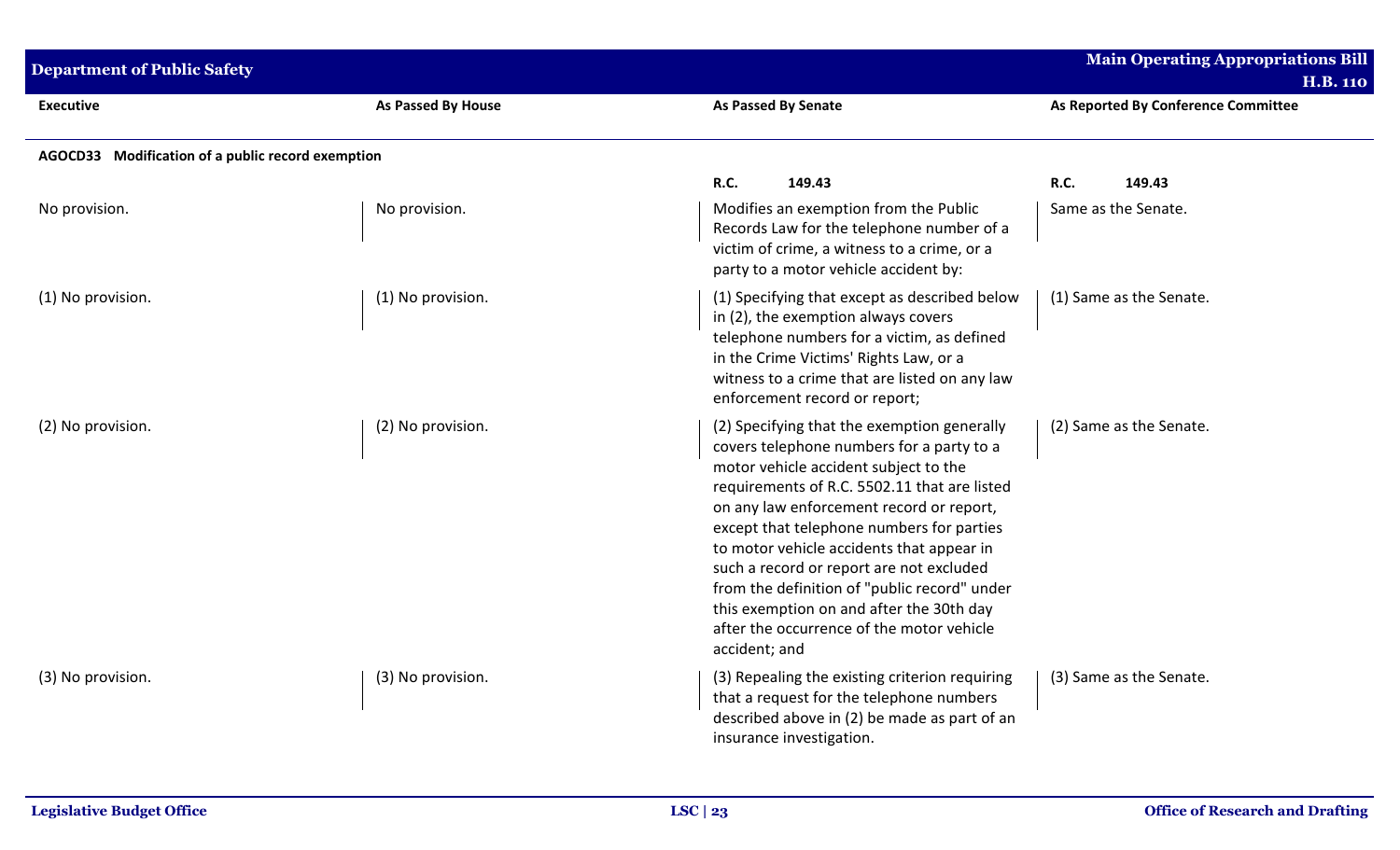| <b>Department of Public Safety</b>                                |                                                                                                                                                                                                                                                                                                                                                                                                                    |                                                                                                                                                                                                                                                    | <b>Main Operating Appropriations Bill</b><br><b>H.B. 110</b> |
|-------------------------------------------------------------------|--------------------------------------------------------------------------------------------------------------------------------------------------------------------------------------------------------------------------------------------------------------------------------------------------------------------------------------------------------------------------------------------------------------------|----------------------------------------------------------------------------------------------------------------------------------------------------------------------------------------------------------------------------------------------------|--------------------------------------------------------------|
| <b>Executive</b>                                                  | As Passed By House                                                                                                                                                                                                                                                                                                                                                                                                 | <b>As Passed By Senate</b>                                                                                                                                                                                                                         | As Reported By Conference Committee                          |
|                                                                   |                                                                                                                                                                                                                                                                                                                                                                                                                    | <b>Fiscal effect: The Ohio State Highway</b><br>Patrol, local law enforcement agencies, and<br>other state and local governmental entities<br>may incur some administrative costs to<br>implement these new public records<br>procedures.          | Fiscal effect: Same as the Senate.                           |
| AGOCD30 Funding of annual training of peace officers and troopers |                                                                                                                                                                                                                                                                                                                                                                                                                    |                                                                                                                                                                                                                                                    |                                                              |
|                                                                   | 701.70, 221.30<br>Section:                                                                                                                                                                                                                                                                                                                                                                                         | 701.70, 221.30<br>Section:                                                                                                                                                                                                                         | Section:<br>701.70, 221.30                                   |
| (1) No provision.                                                 | (1) Requires the Attorney General to create<br>and administer a one-year pilot program for<br>state funding of the training of peace<br>officers and troopers that is required under<br>R.C. 109.803. Specifies that the pilot<br>program is the only state funding that will be<br>provided in calendar year 2022 for the<br>training of such peace officers and troopers<br>that is required under that section. | (1) Same as the House.                                                                                                                                                                                                                             | (1) Same as the House.                                       |
| (2) No provision.                                                 | (2) Requires new DPF Fund 5XZ0<br>appropriation item 055664, Law<br><b>Enforcement Reimbursement Training Pilot</b><br>Program, to be used by the Attorney<br>General for the pilot program. Permits the<br>Attorney General to use up to \$25,000 for<br>administrative expenses associated with the<br>program.                                                                                                  | (2) Same as the House, but replaces DPF<br>Fund 5XZ0 appropriation item 055664, Law<br><b>Enforcement Reimbursement Training Pilot</b><br>Program, with GRF appropriation item<br>055509, Law Enforcement Reimbursement<br>Training Pilot Program. | (2) Same as the Senate.                                      |
| (3) No provision.                                                 | (3) Reappropriates, with Controlling Board<br>approval, the unexpended, unencumbered<br>balance of appropriation item 055664, Law<br>Enforcement Reimbursement Training Pilot<br>Program, at the end of fiscal year 2022 for                                                                                                                                                                                       | (3) Same as the House, but changes<br>referenced appropriation item from 055664,<br>Law Enforcement Reimbursement Training<br>Pilot Program, to 055509, Law Enforcement<br>Reimbursement Training Pilot Program.                                   | (3) Same as the Senate.                                      |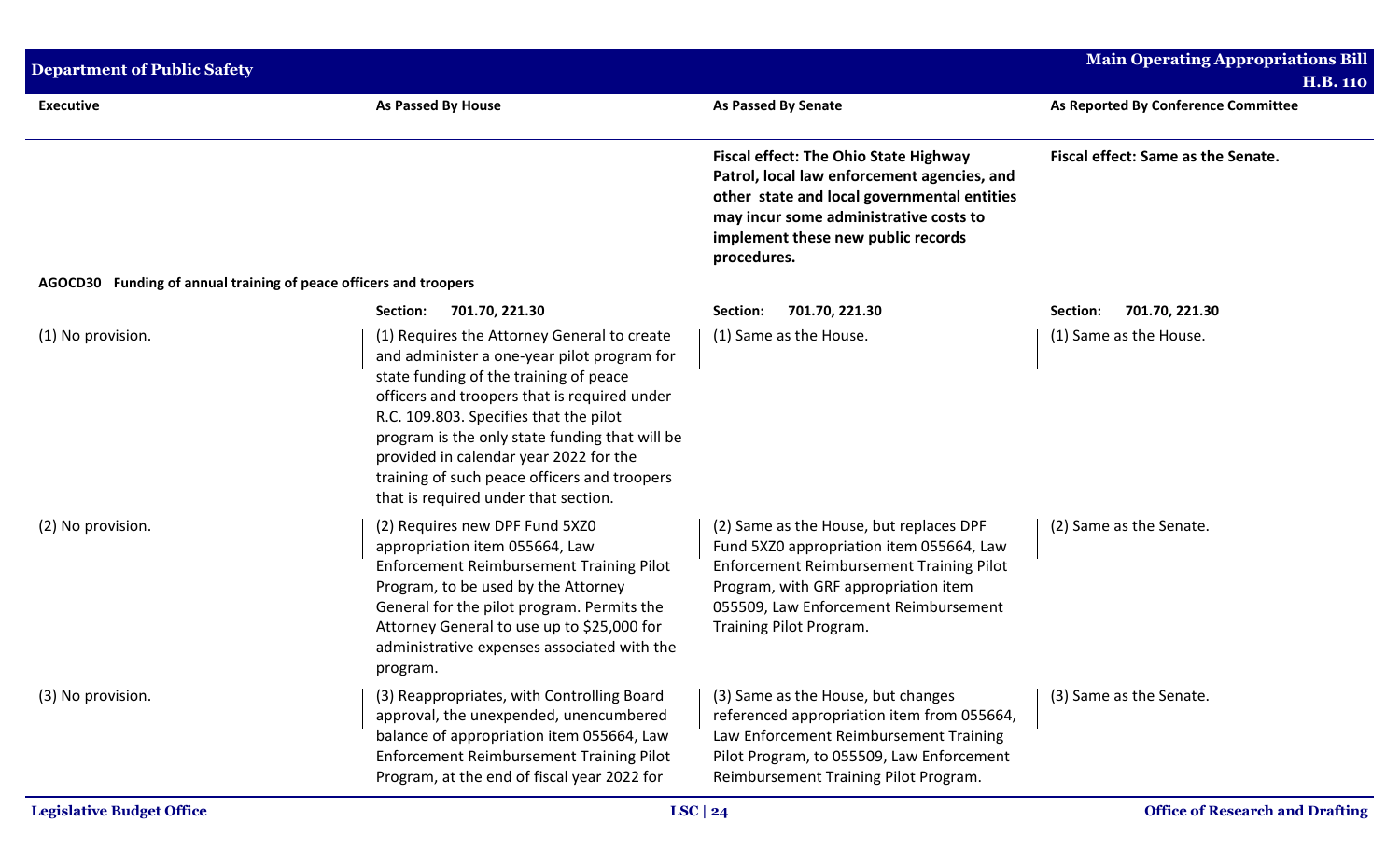| <b>Department of Public Safety</b> |                                                                                                                                                                                                                                                                                                                                                              |                            | <b>Main Operating Appropriations Bill</b> |  |
|------------------------------------|--------------------------------------------------------------------------------------------------------------------------------------------------------------------------------------------------------------------------------------------------------------------------------------------------------------------------------------------------------------|----------------------------|-------------------------------------------|--|
|                                    |                                                                                                                                                                                                                                                                                                                                                              |                            | <b>H.B. 110</b>                           |  |
| <b>Executive</b>                   | As Passed By House                                                                                                                                                                                                                                                                                                                                           | <b>As Passed By Senate</b> | As Reported By Conference Committee       |  |
|                                    | the same purpose in fiscal year 2023.                                                                                                                                                                                                                                                                                                                        |                            |                                           |  |
| (4) No provision.                  | (4) Requires the Attorney General, not later<br>than January 1, 2022, to create the pilot<br>program and specifies that it is to be a one-<br>year program, to be in existence for calendar<br>year 2022.                                                                                                                                                    | (4) Same as the House.     | (4) Same as the House.                    |  |
| (5) No provision.                  | (5) Requires each law enforcement agency,<br>not later than December 2, 2021, to certify<br>to the Attorney General the total of all<br>salaries to be paid in calendar year 2022 to<br>officers or troopers of the agency who will<br>receive that training in calendar year 2022<br>and the hourly rate of pay for each of those<br>officers and troopers. | (5) Same as the House.     | (5) Same as the House.                    |  |
| (6) No provision.                  | (6) Requires the Attorney General, not later<br>than January 1, 2022, to begin the operation<br>of the pilot program. Requires the Attorney<br>General, prior to that date, to establish<br>rules, under R.C. section 111.15, for the<br>operation and administration.                                                                                       | (6) Same as the House.     | (6) Same as the House.                    |  |
| (7) No provision.                  | (7) Requires the Attorney General to pay<br>each law enforcement agency an amount to<br>cover up to 50% of the total cost of the<br>salaries of the officers or troopers of the<br>agency to be paid to officers or troopers<br>who will receive that training in calendar<br>year 2022, as certified by the agency, during<br>the period of the training.   | (7) Same as the House.     | (7) Same as the House.                    |  |
| (8) No provision.                  | (8) Specifies that the amounts to be paid<br>cover only the period during which the                                                                                                                                                                                                                                                                          | (8) Same as the House.     | (8) Same as the House.                    |  |
| <b>Legislative Budget Office</b>   |                                                                                                                                                                                                                                                                                                                                                              | LSC $ 25$                  | <b>Office of Research and Drafting</b>    |  |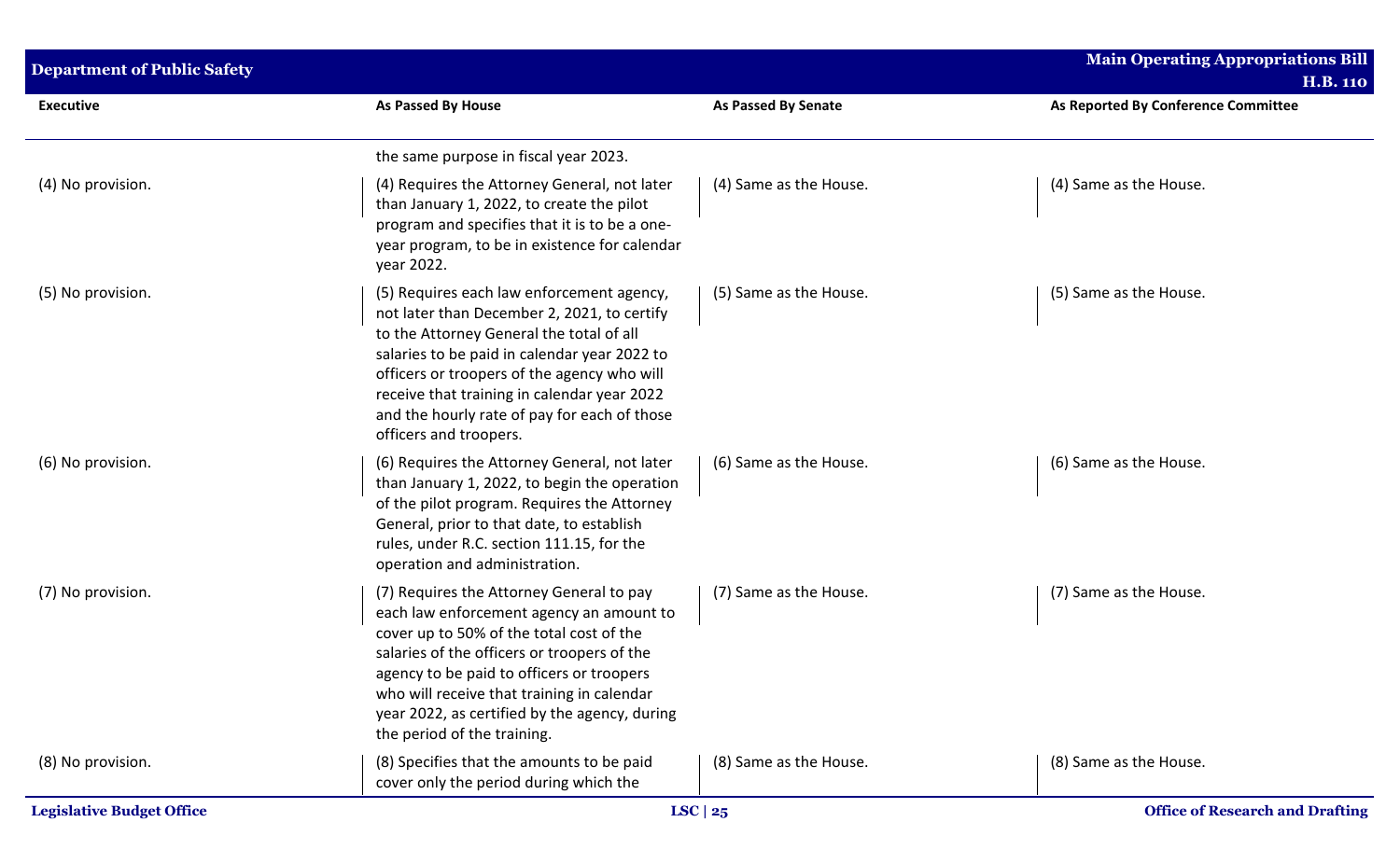| <b>Department of Public Safety</b> |                                                                                                                                                                                                                                                                                                                                                                                                                                                                                                                                  |                            | <b>Main Operating Appropriations Bill</b><br><b>H.B. 110</b> |  |
|------------------------------------|----------------------------------------------------------------------------------------------------------------------------------------------------------------------------------------------------------------------------------------------------------------------------------------------------------------------------------------------------------------------------------------------------------------------------------------------------------------------------------------------------------------------------------|----------------------------|--------------------------------------------------------------|--|
| <b>Executive</b>                   | As Passed By House                                                                                                                                                                                                                                                                                                                                                                                                                                                                                                               | <b>As Passed By Senate</b> | As Reported By Conference Committee                          |  |
|                                    | officers or troopers are receiving that<br>training and not exceed an amount covering<br>twenty-four hours of the training.                                                                                                                                                                                                                                                                                                                                                                                                      |                            |                                                              |  |
| (9) No provision.                  | (9) Provides that, if the amount of the<br>money appropriated to the Attorney<br>General is insufficient to pay 50% of the<br>total cost of the salaries of the peace officers<br>or troopers of all law enforcement agencies<br>to be paid in calendar year 2022 to officers<br>or troopers who will receive that training in<br>calendar year 2022, the amount to be paid<br>to each such agency is reduced<br>proportionately so that each agency is paid<br>an equal percentage of its cost in the year<br>for the training. | (9) Same as the House.     | (9) Same as the House.                                       |  |
| (10) No provision.                 | (10) Prohibits any payment to any law<br>enforcement agency after January 1, 2023.                                                                                                                                                                                                                                                                                                                                                                                                                                               | (10) Same as the House.    | (10) Same as the House.                                      |  |
| (11) No provision.                 | (11) Requires a law enforcement agency that<br>receives money and does not use all of the<br>money for the salaries certified by the<br>agency to return all of the money not used<br>to the Attorney General.                                                                                                                                                                                                                                                                                                                   | (11) Same as the House.    | (11) Same as the House.                                      |  |
| (12) No provision.                 | (12) Requires each law enforcement agency<br>that receives money to submit to the<br>Attorney General a report that states the<br>amount of money the agency received, how<br>that money was used, when it was used, and<br>any other information with respect to the<br>use of the money that is required by the<br>Attorney General. Requires the Attorney                                                                                                                                                                     | (12) Same as the House.    | (12) Same as the House.                                      |  |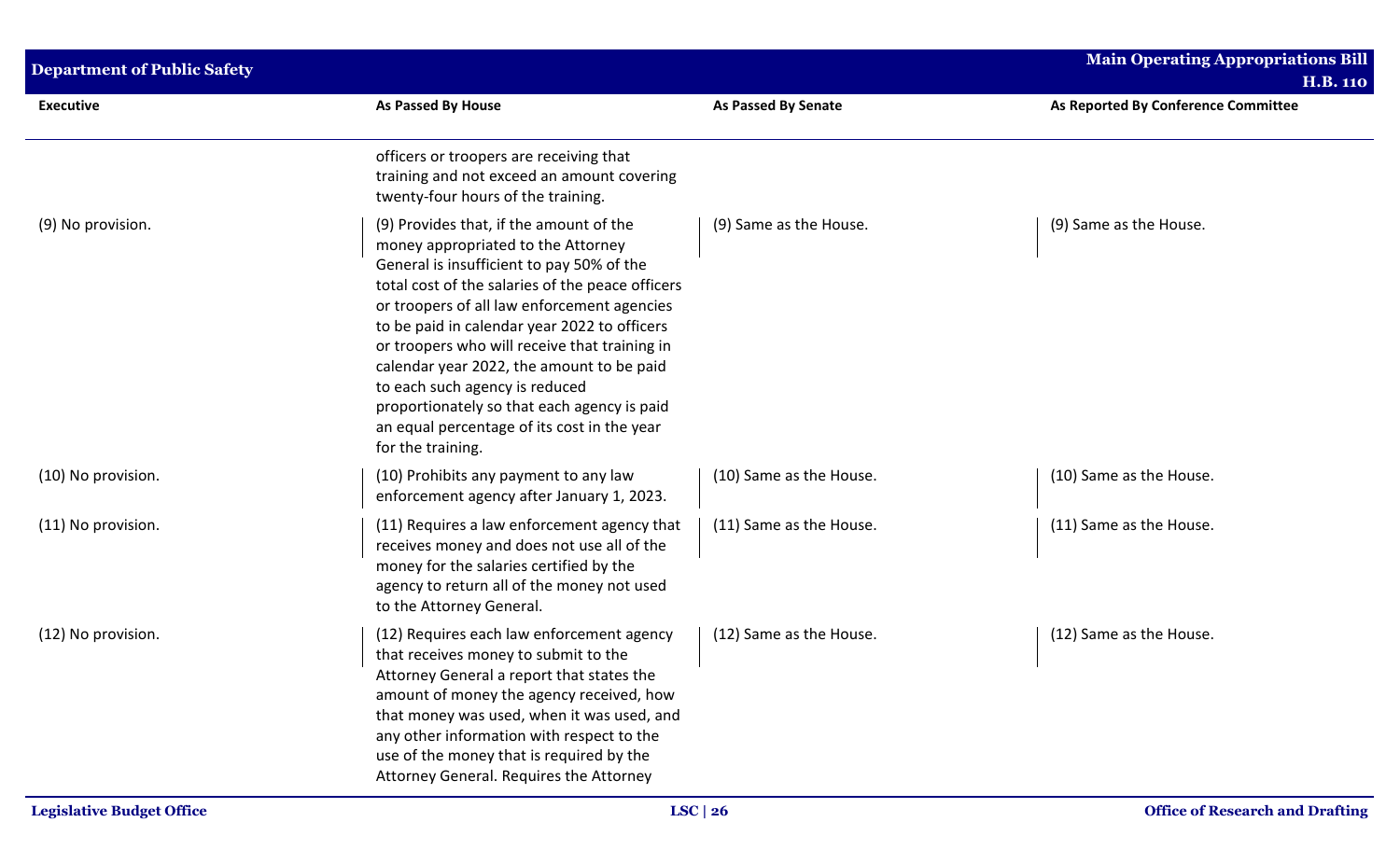| <b>Executive</b> | <b>As Passed By House</b>                                                                                                                                                                                                                                                                                                                                                                                                                                                                                                                                                                                                                                                                                                                                                                              | <b>As Passed By Senate</b>                                                                                                                                                                                                                                                                                    | As Reported By Conference Committee |  |
|------------------|--------------------------------------------------------------------------------------------------------------------------------------------------------------------------------------------------------------------------------------------------------------------------------------------------------------------------------------------------------------------------------------------------------------------------------------------------------------------------------------------------------------------------------------------------------------------------------------------------------------------------------------------------------------------------------------------------------------------------------------------------------------------------------------------------------|---------------------------------------------------------------------------------------------------------------------------------------------------------------------------------------------------------------------------------------------------------------------------------------------------------------|-------------------------------------|--|
|                  | General to prepare a report that compiles<br>the information in the reports received from<br>law enforcement agencies and submit the<br>report to the General Assembly and the<br>Legislative Service Commission.                                                                                                                                                                                                                                                                                                                                                                                                                                                                                                                                                                                      |                                                                                                                                                                                                                                                                                                               |                                     |  |
|                  | Fiscal effect: The bill appropriates \$15<br>million in FY 2022 under DPF 5XZ0<br>appropriation item 055664, Law<br><b>Enforcement Reimbursement Training Pilot</b><br>Program and earmarks \$25,000 for program<br>administration costs. For law enforcement<br>agencies that already voluntarily require<br>continuing education for their officers or<br>troopers, those agencies may realize some<br>savings as the new pilot program would<br>offset some of the training costs that are<br>planned for calendar year 2022. Other law<br>enforcement agencies may experience<br>increases in expenditures incurred for the<br>state mandated up to 24 hours of<br>continuing professional training in calendar<br>year 2022 since the pilot program is to<br>cover up to 50% of the salary costs. | Fiscal effect: Same as the House, but<br>provides \$15 million in FY 2022 from GRF<br>appropriation item 055509, Law<br><b>Enforcement Reimbursement Training Pilot</b><br>Program, instead of DPF Fund 5XZ0<br>appropriation item 055664, Law<br><b>Enforcement Reimbursement Training Pilot</b><br>Program. | Fiscal effect: Same as the Senate.  |  |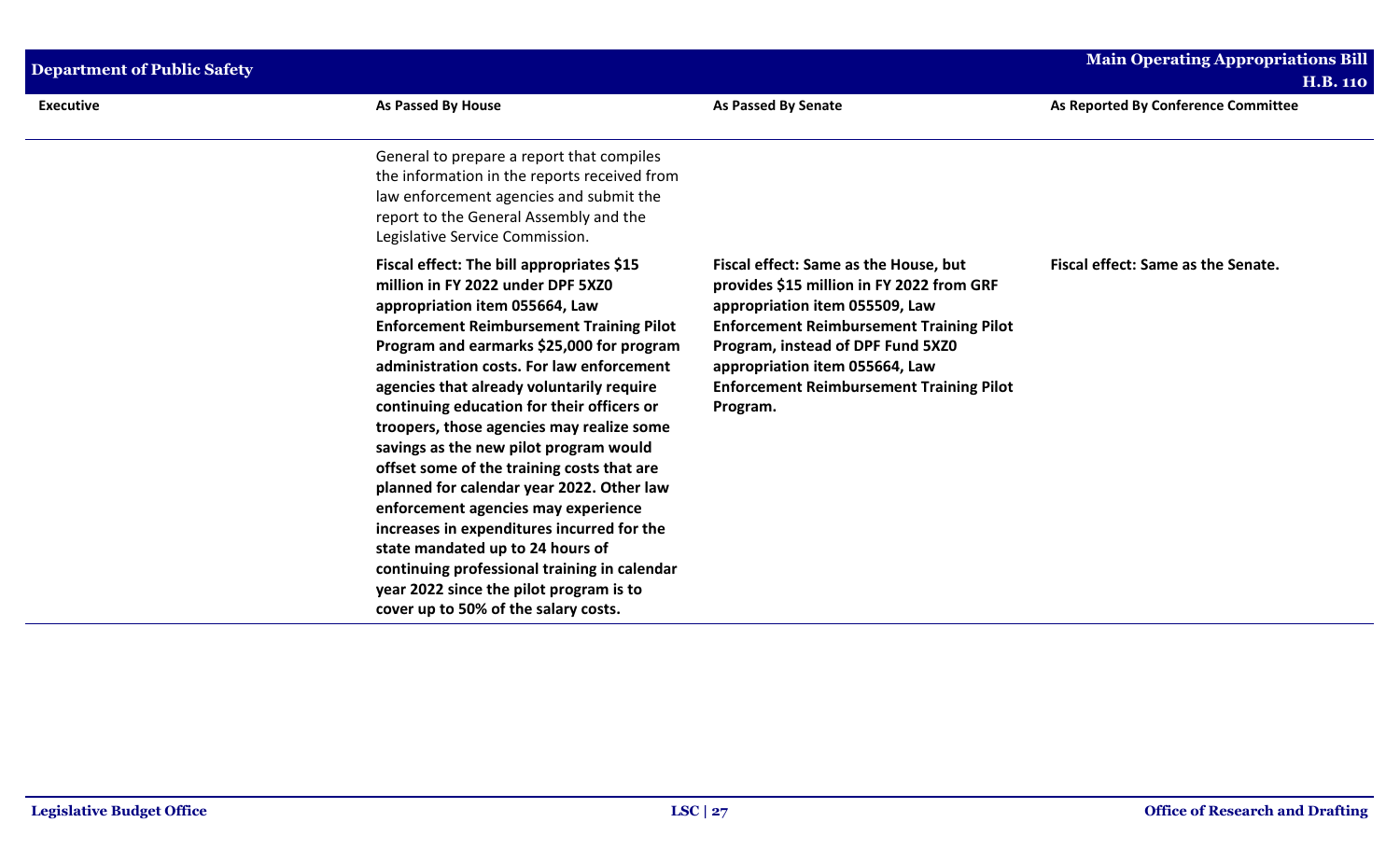| <b>Department of Public Safety</b>                        |                                                                                                                                                                                                                                                                                                                                                                                                                                                                                                                                                                                                                       |                                   | <b>Main Operating Appropriations Bill</b><br><b>H.B. 110</b> |
|-----------------------------------------------------------|-----------------------------------------------------------------------------------------------------------------------------------------------------------------------------------------------------------------------------------------------------------------------------------------------------------------------------------------------------------------------------------------------------------------------------------------------------------------------------------------------------------------------------------------------------------------------------------------------------------------------|-----------------------------------|--------------------------------------------------------------|
| <b>Executive</b>                                          | As Passed By House                                                                                                                                                                                                                                                                                                                                                                                                                                                                                                                                                                                                    | <b>As Passed By Senate</b>        | As Reported By Conference Committee                          |
| AGOCD31 Law Enforcement Training Funding Study Commission |                                                                                                                                                                                                                                                                                                                                                                                                                                                                                                                                                                                                                       |                                   |                                                              |
|                                                           | 701.70<br>Section:                                                                                                                                                                                                                                                                                                                                                                                                                                                                                                                                                                                                    | 701.70<br>Section:                | 701.70<br>Section:                                           |
| (1) No provision.                                         | (1) Creates the 12-member Law<br><b>Enforcement Training Funding Study</b><br>Commission to study possible long-term<br>methods for the provision of state funding<br>to law enforcement agencies for the training<br>of their peace officers and troopers required<br>under R.C. 109.803 and evaluate the plans<br>for the Law Enforcement Reimbursement<br>Training Pilot Program (see AGOCD30) as<br>part of the study.                                                                                                                                                                                            | (1) Same as the House.            | (1) Same as the House.                                       |
| (2) No provision.                                         | (2) Specifies that Commission members<br>serve without compensation.                                                                                                                                                                                                                                                                                                                                                                                                                                                                                                                                                  | (2) Same as the House.            | (2) Same as the House.                                       |
| (3) No provision.                                         | (3) Requires the Commission to prepare a<br>report of its findings, and recommendations<br>for a method, to be used after the<br>completion of the pilot program, for the<br>provision of state funding to those law<br>enforcement agencies for the training of<br>their peace officers and troopers required<br>under R.C. 109.803. Requires the<br>Commission, not later than March 1, 2022,<br>to submit the report to the Governor, the<br>General Assembly, the Attorney General,<br>and the Legislative Service Commission.<br>Provides that upon submission of the report,<br>the Commission ceases to exist. | (3) Same as the House.            | (3) Same as the House.                                       |
|                                                           | <b>Fiscal effect: Minimal.</b>                                                                                                                                                                                                                                                                                                                                                                                                                                                                                                                                                                                        | Fiscal effect: Same as the House. | Fiscal effect: Same as the House.                            |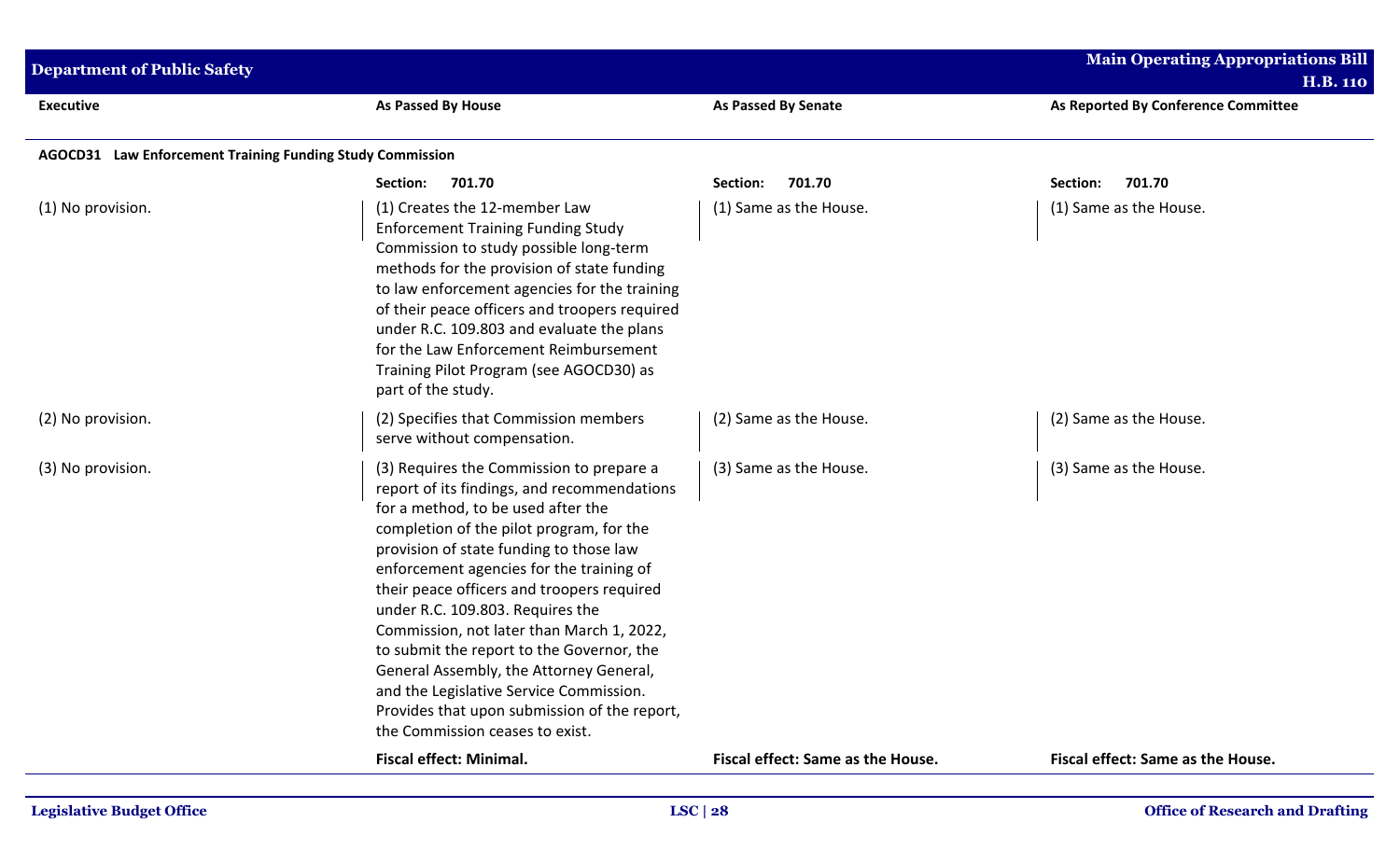| <b>Department of Public Safety</b>                                                                                                                                                                                                                                   |                           |                            | <b>Main Operating Appropriations Bill</b><br><b>H.B. 110</b> |
|----------------------------------------------------------------------------------------------------------------------------------------------------------------------------------------------------------------------------------------------------------------------|---------------------------|----------------------------|--------------------------------------------------------------|
| <b>Executive</b>                                                                                                                                                                                                                                                     | <b>As Passed By House</b> | <b>As Passed By Senate</b> | As Reported By Conference Committee                          |
| <b>OBMCD44</b> GRF transfer to Statewide Community Police Relations Fund (Fund 5RS0)                                                                                                                                                                                 |                           |                            |                                                              |
| 512.30<br>Section:                                                                                                                                                                                                                                                   | Section:<br>512.30        | 512.30<br>Section:         | 512.30<br>Section:                                           |
| Authorizes the Director of OBM, in FY 2023,<br>to transfer up to \$1,150,000 cash from the<br>GRF to the Statewide Community Police<br>Relations Fund (Fund 5RS0).                                                                                                   | Same as the Executive.    | Same as the Executive.     | Same as the Executive.                                       |
| <b>OBMCD40 Utility Radiological Safety Board assessments</b>                                                                                                                                                                                                         |                           |                            |                                                              |
| 514.10<br>Section:                                                                                                                                                                                                                                                   | 514.10<br>Section:        | 514.10<br>Section:         | 514.10<br>Section:                                           |
| Specifies the maximum amounts, unless the<br>agency and nuclear electric utility mutually<br>agree to a higher amount by contract, that<br>may be assessed against nuclear electric<br>utilities under RC 4937.05 (B) (2) and<br>deposited into the following funds: | Same as the Executive.    | Same as the Executive.     | Same as the Executive.                                       |
| \$101,130 in each of FY 2022 and FY 2023 to<br>the Utility Radiological Safety Fund (Fund<br>4E40) used by the Department of<br>Agriculture;                                                                                                                         | Same as the Executive.    | Same as the Executive.     | Same as the Executive.                                       |
| \$1,300,000 in each of FY 2022 and FY 2023<br>to the Radiation Emergency Response Fund<br>(Fund 6100) used by the Department of<br>Health;                                                                                                                           | Same as the Executive.    | Same as the Executive.     | Same as the Executive.                                       |
| \$325,370 in FY 2022 and \$332,287 in FY<br>2023 to the ER Radiological Safety Fund<br>(Fund 6440) used by the Environmental<br>Protection Agency; and                                                                                                               | Same as the Executive.    | Same as the Executive.     | Same as the Executive.                                       |
| \$1,368,624 in FY 2022 and \$1,378,304 in FY<br>2023 to the Emergency Response Plan Fund                                                                                                                                                                             | Same as the Executive.    | Same as the Executive.     | Same as the Executive.                                       |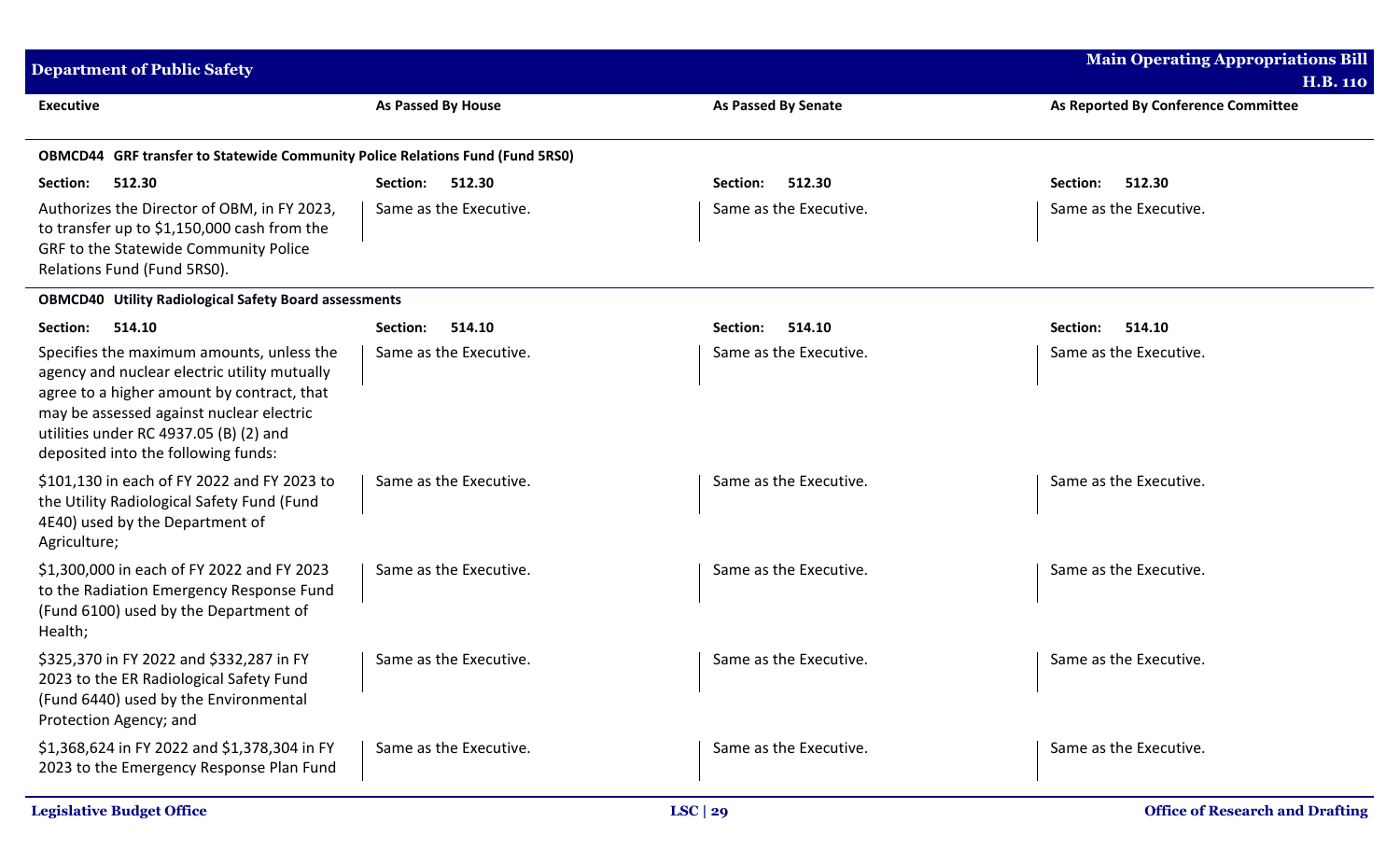| Department of Public Safety                             |                           |                     | <b>Main Operating Appropriations Bill</b><br><b>H.B. 110</b> |
|---------------------------------------------------------|---------------------------|---------------------|--------------------------------------------------------------|
| <b>Executive</b>                                        | <b>As Passed By House</b> | As Passed By Senate | As Reported By Conference Committee                          |
| (Fund 6570) used by the Department of<br>Public Safety. |                           |                     |                                                              |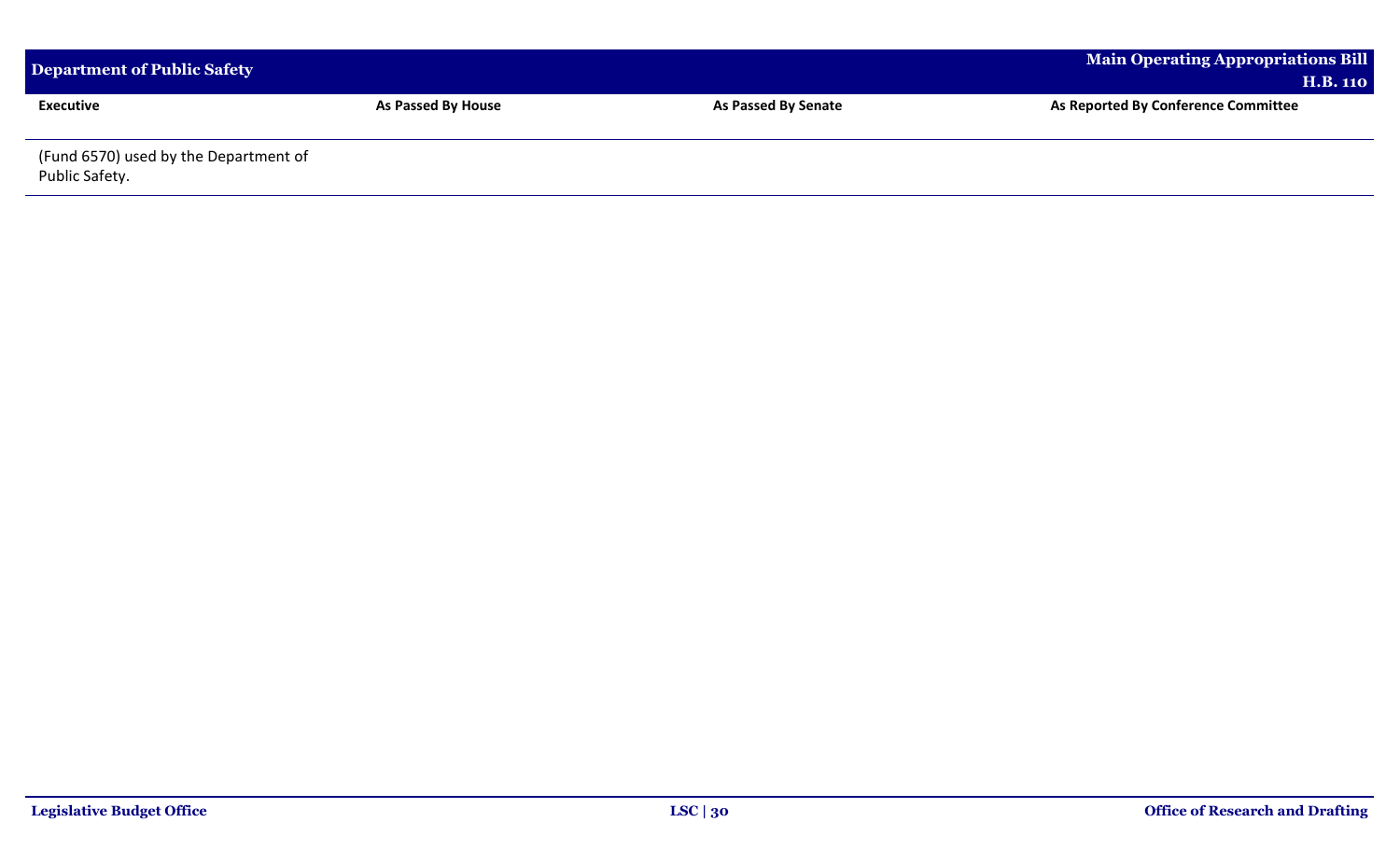| <b>Department of Public Safety</b>                                                                                                                                                                                                                                                                                                                                                                                                                                                           |                            |                            | <b>Main Operating Appropriations Bill</b>              |
|----------------------------------------------------------------------------------------------------------------------------------------------------------------------------------------------------------------------------------------------------------------------------------------------------------------------------------------------------------------------------------------------------------------------------------------------------------------------------------------------|----------------------------|----------------------------|--------------------------------------------------------|
| <b>Executive</b>                                                                                                                                                                                                                                                                                                                                                                                                                                                                             | As Passed By House         | <b>As Passed By Senate</b> | <b>H.B. 110</b><br>As Reported By Conference Committee |
| <b>CEBCD2</b><br><b>Disaster Services Fund</b>                                                                                                                                                                                                                                                                                                                                                                                                                                               |                            |                            |                                                        |
| Section:<br>247.20                                                                                                                                                                                                                                                                                                                                                                                                                                                                           | 247.20<br>Section:         | 247.20<br>Section:         | 247.20<br>Section:                                     |
| (1) Requires the Controlling Board to use<br>the Disaster Services Fund (Fund 5E20),<br>pursuant to requests submitted by state<br>agencies, to transfer cash used for the<br>payment of state agency disaster relief<br>program expenses for disasters having a<br>written Governor's authorization, if the<br>Director of Budget and Management<br>determines that sufficient funds exist.                                                                                                 | (1) Same as the Executive. | (1) Same as the Executive. | (1) Same as the Executive.                             |
| (2) Permits the Department of Public Safety<br>to request, and the Controlling Board to<br>approve, cash transfers from Fund 5E20 to<br>any fund used by the Department to provide<br>for assistance to political subdivisions made<br>necessary by natural disasters or<br>emergencies. Permits such transfers to be<br>requested and approved prior to the<br>occurrence of any specific natural disasters<br>or emergencies in order to facilitate the<br>provision of timely assistance. | (2) Same as the Executive. | (2) Same as the Executive. | (2) Same as the Executive.                             |
| (3) Requires Public Safety's Emergency<br>Management Agency (EMA) to use the cash<br>to fund: (a) the State Disaster Relief Program<br>for disasters that qualify for the program by<br>written authorization of the Governor, and<br>(b) the State Individual Assistance Program<br>for disasters that have been declared by the<br>federal Small Business Administration and                                                                                                               | (3) Same as the Executive. | (3) Same as the Executive. | (3) Same as the Executive.                             |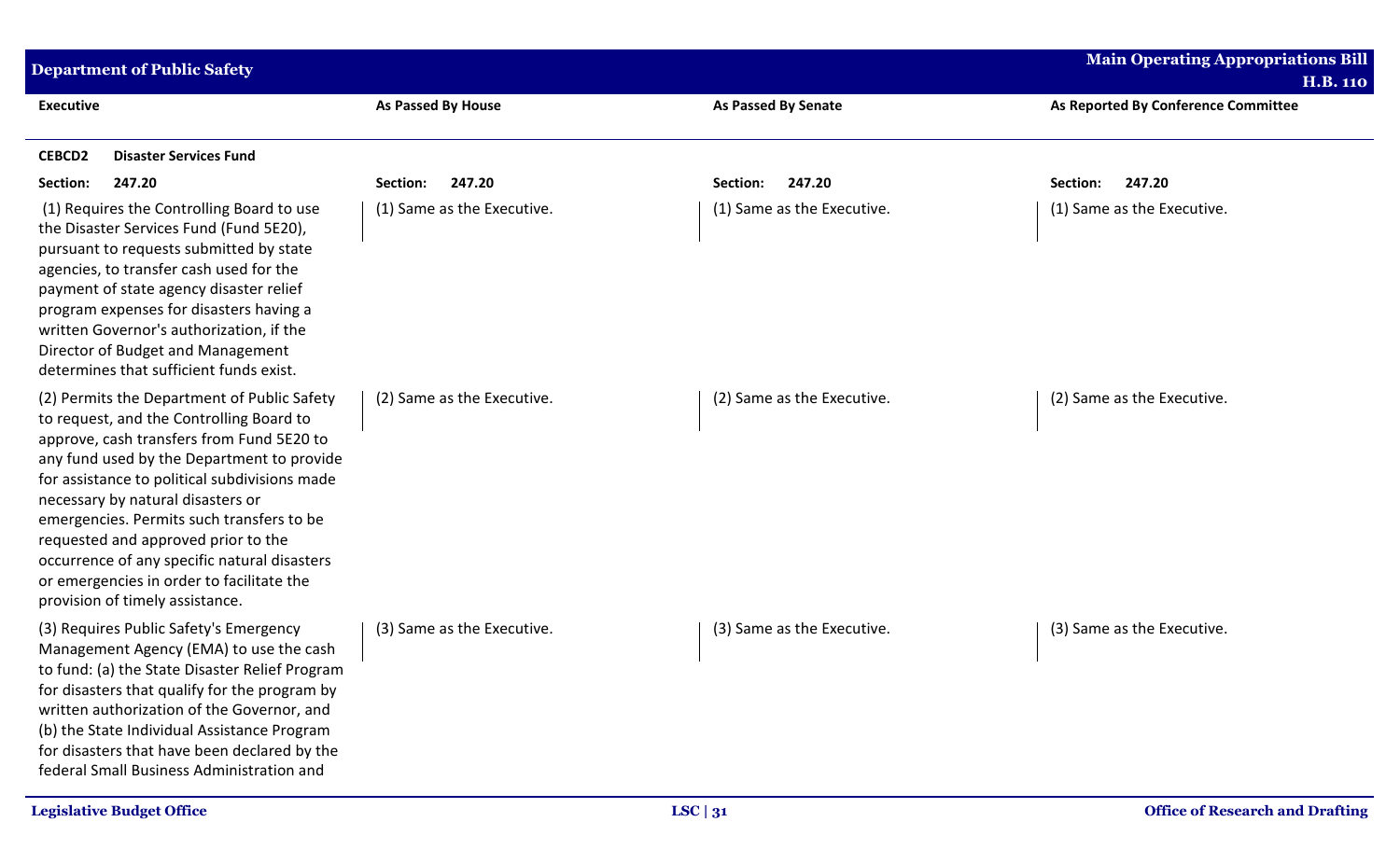| Department of Public Safety                                                                                                                                                  |                    |                            | <b>Main Operating Appropriations Bill</b> |  |
|------------------------------------------------------------------------------------------------------------------------------------------------------------------------------|--------------------|----------------------------|-------------------------------------------|--|
|                                                                                                                                                                              |                    |                            | <b>H.B. 110</b>                           |  |
| <b>Executive</b>                                                                                                                                                             | As Passed By House | <b>As Passed By Senate</b> | As Reported By Conference Committee       |  |
| that qualify for the program by written<br>authorization from the Governor. Requires<br>the EMA to publish and make available<br>application packets for those two programs. |                    |                            |                                           |  |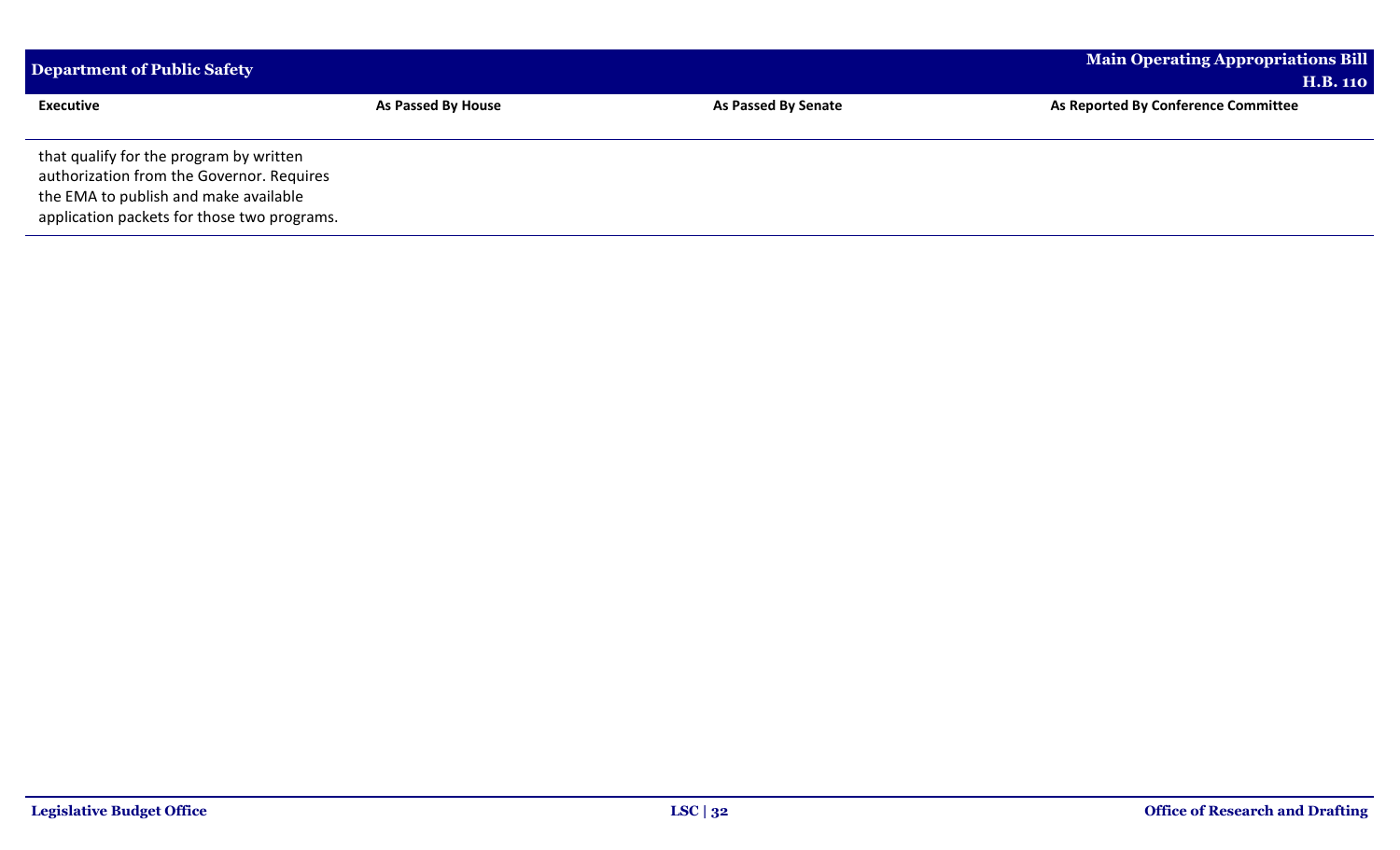| Department of Public Safety |                    |                     | Main Operating Appropriations Bill<br><b>H.B. 110</b> |
|-----------------------------|--------------------|---------------------|-------------------------------------------------------|
| <b>Executive</b>            | As Passed By House | As Passed By Senate | As Reported By Conference Committee                   |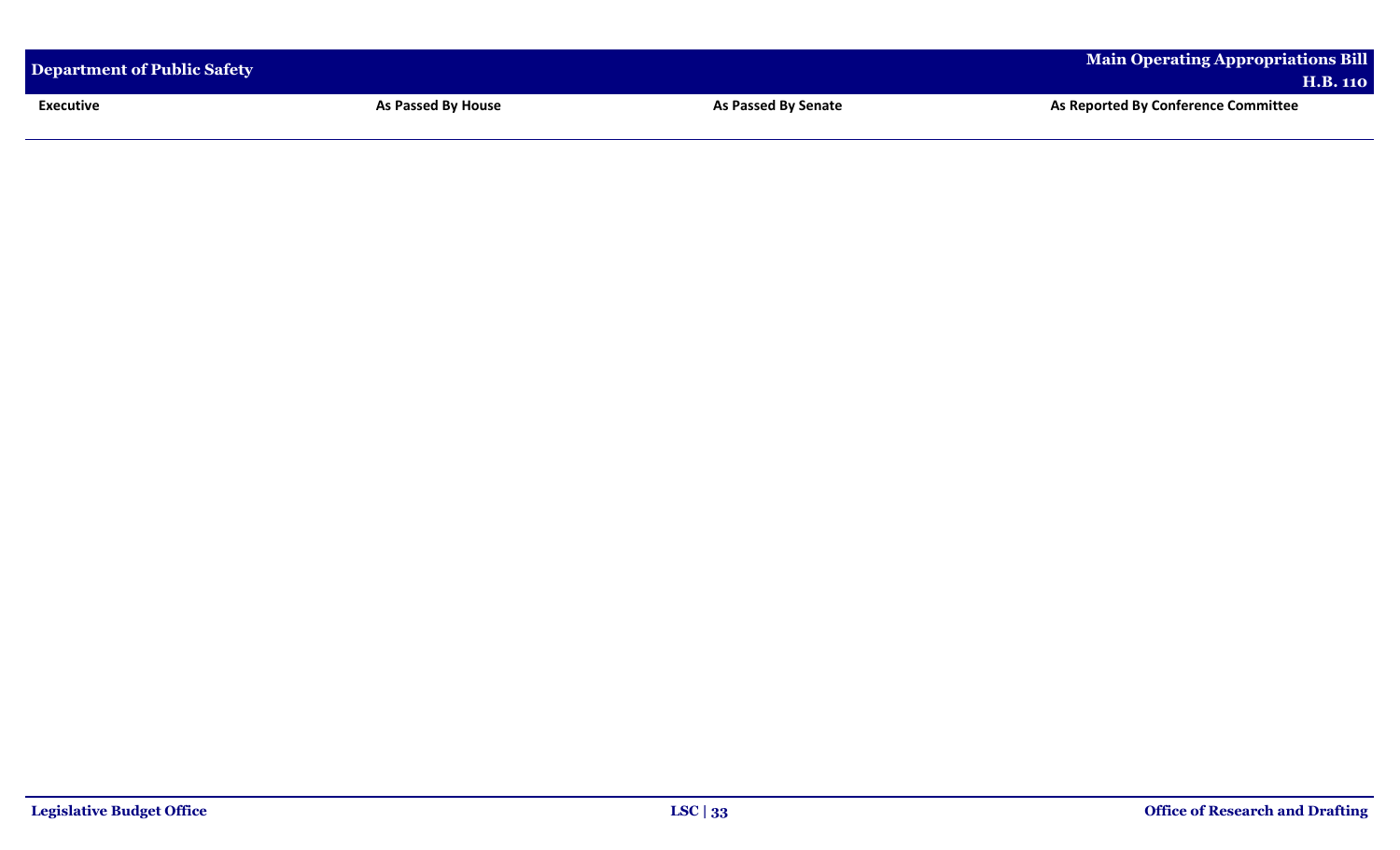| <b>Department of Public Safety</b>                                                                                                                                                                                                                                                                                                                                                                                                                                                                                                                                                                                                                                                                                                                                                                                                                                                                                                                                                                                                                                                                                                                                                                                                                                                                                                                      |                    |                            | <b>Main Operating Appropriations Bill</b> |
|---------------------------------------------------------------------------------------------------------------------------------------------------------------------------------------------------------------------------------------------------------------------------------------------------------------------------------------------------------------------------------------------------------------------------------------------------------------------------------------------------------------------------------------------------------------------------------------------------------------------------------------------------------------------------------------------------------------------------------------------------------------------------------------------------------------------------------------------------------------------------------------------------------------------------------------------------------------------------------------------------------------------------------------------------------------------------------------------------------------------------------------------------------------------------------------------------------------------------------------------------------------------------------------------------------------------------------------------------------|--------------------|----------------------------|-------------------------------------------|
|                                                                                                                                                                                                                                                                                                                                                                                                                                                                                                                                                                                                                                                                                                                                                                                                                                                                                                                                                                                                                                                                                                                                                                                                                                                                                                                                                         |                    |                            | <b>H.B. 110</b>                           |
| <b>Executive</b>                                                                                                                                                                                                                                                                                                                                                                                                                                                                                                                                                                                                                                                                                                                                                                                                                                                                                                                                                                                                                                                                                                                                                                                                                                                                                                                                        | As Passed By House | <b>As Passed By Senate</b> | As Reported By Conference Committee       |
| LOCCD5<br>Arrest warrant entry into LEADS/NCIC                                                                                                                                                                                                                                                                                                                                                                                                                                                                                                                                                                                                                                                                                                                                                                                                                                                                                                                                                                                                                                                                                                                                                                                                                                                                                                          |                    |                            |                                           |
| <b>R.C.</b><br>2935.01, 2935.10                                                                                                                                                                                                                                                                                                                                                                                                                                                                                                                                                                                                                                                                                                                                                                                                                                                                                                                                                                                                                                                                                                                                                                                                                                                                                                                         |                    |                            |                                           |
| (1) Creates a class of serious offenses known<br>as "Tier 1" offenses and defines a "Tier 1"<br>offense as the offenses of aggravated<br>murder, murder, voluntary manslaughter,<br>involuntary manslaughter, aggravated<br>vehicular homicide, vehicular homicide,<br>vehicular manslaughter, felonious assault,<br>aggravated assault, aggravated menacing,<br>menacing by stalking, kidnapping, abduction,<br>trafficking in persons, rape, sexual battery,<br>unlawful sexual conduct with a minor, gross<br>sexual imposition, pandering obscenity<br>involving a minor or an impaired person,<br>pandering sexually oriented matter involving<br>a minor or an impaired person, illegal use of<br>a minor or impaired person in nudity-<br>oriented material or performance,<br>aggravated arson, arson, terrorism,<br>aggravated robbery, robbery, aggravated<br>burglary, domestic violence, escape,<br>improperly discharging a firearm at or into a<br>habitation, in a school safety zone, or with<br>intent to cause harm or panic to persons in a<br>school, in a school building, or at a school<br>function or the evacuation of a school<br>function, failure to register as a sexually<br>oriented offender, failure to provide notice<br>of residence address change as a registered<br>sexually oriented offender, failure to timely | (1) No provision.  | (1) No provision.          | (1) No provision.                         |